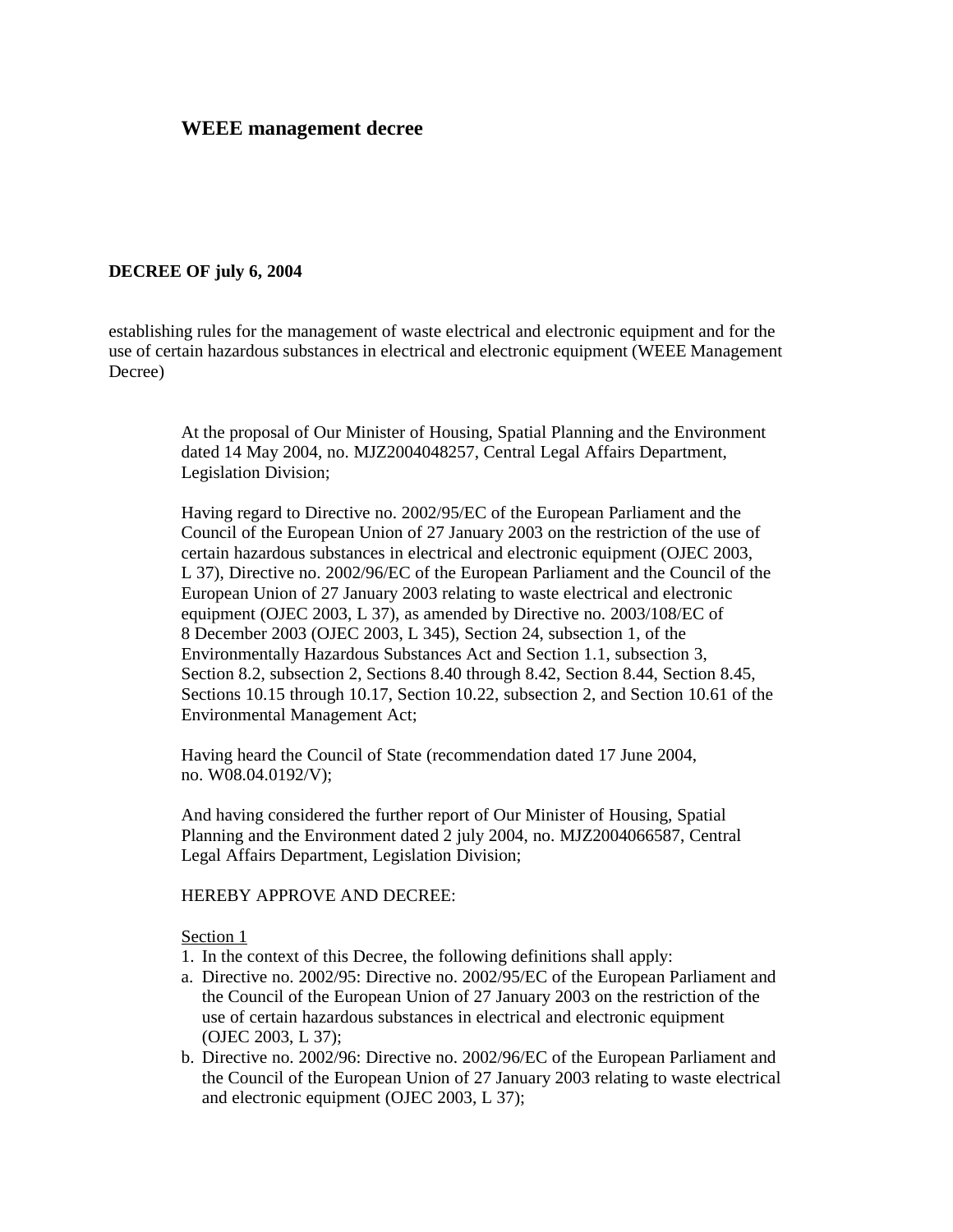- c. Regulation no. 2037/2000: Regulation no. 2037/2000 of the European Parliament and the Council of the European Union of 29 June 2000 on substances that deplete the ozone layer (OJEC L 244);
- d. electrical and electronic equipment (EEE): equipment which is dependent on electric currents or electromagnetic fields in order to work properly and equipment for the generation, transfer and measurement of such currents and fields, which:
	- (i) falls under one of the categories set out in Annex IA to Directive no. 2002/96; and
	- (ii) is intended for use with a rated alternating voltage not exceeding 1000 volts or a rated direct voltage of 1500 volts;
- e. producer: any person who, irrespective of the selling technique used:
	- (i) manufactures and sells electrical and electronic equipment under his own brand, or
	- (ii) resells under his own brand electrical and electronic equipment produced or imported and sold by other suppliers, unless the brand of a producer, as defined above under (i), appears on the equipment; or
	- (iii) in the pursuit of his profession or conduct of his business imports or exports electrical and electronic equipment into or out of the Netherlands;

with the exception of any party who exclusively provides finance under or pursuant to a finance agreement;

- f. finance agreement: a loan, lease, hire or deferred sale agreement or arrangement relating to any equipment, irrespective of whether the terms of that agreement or arrangement or the terms of any collateral agreement or arrangement state that a transfer of ownership of that equipment will or may take place;
- g. CFCs: chlorofluorocarbons as referred to in Article 2 of Regulation no. 2037/2000;
- h. HCFCs: hydrochlorofluorocarbons as referred to in Article 2 of Regulation no. 2037/2000.
- 2. The categories of electrical and electronic equipment listed in Annex IA to Directive no. 2006/96 include in any case the products referred to in Annex IB to the same Directive.

# Section 2

- 1. It is not permitted to import into the Netherlands, possess for commercial purposes, place at the disposal of third parties or export out of the Netherlands any electrical or electronic equipment falling under categories 1, 2, 3, 4, 5, 6, 7 or 10 of Annex IA to Directive no. 2002/96, any luminaires intended for household use or any incandescent electric light bulbs if such items contain one or more of the following substances:
	- a. lead;
	- b. mercury;
	- c. cadmium;
	- d. hexavalent chromium;
	- e. polybrominated biphenyls (PBBs); or
	- f. polybrominated diphenyl ethers (PBDEs).
- 2. Subsection 1 shall not apply to:
	- a. the applications listed in the Annex to Directive no. 2002/95;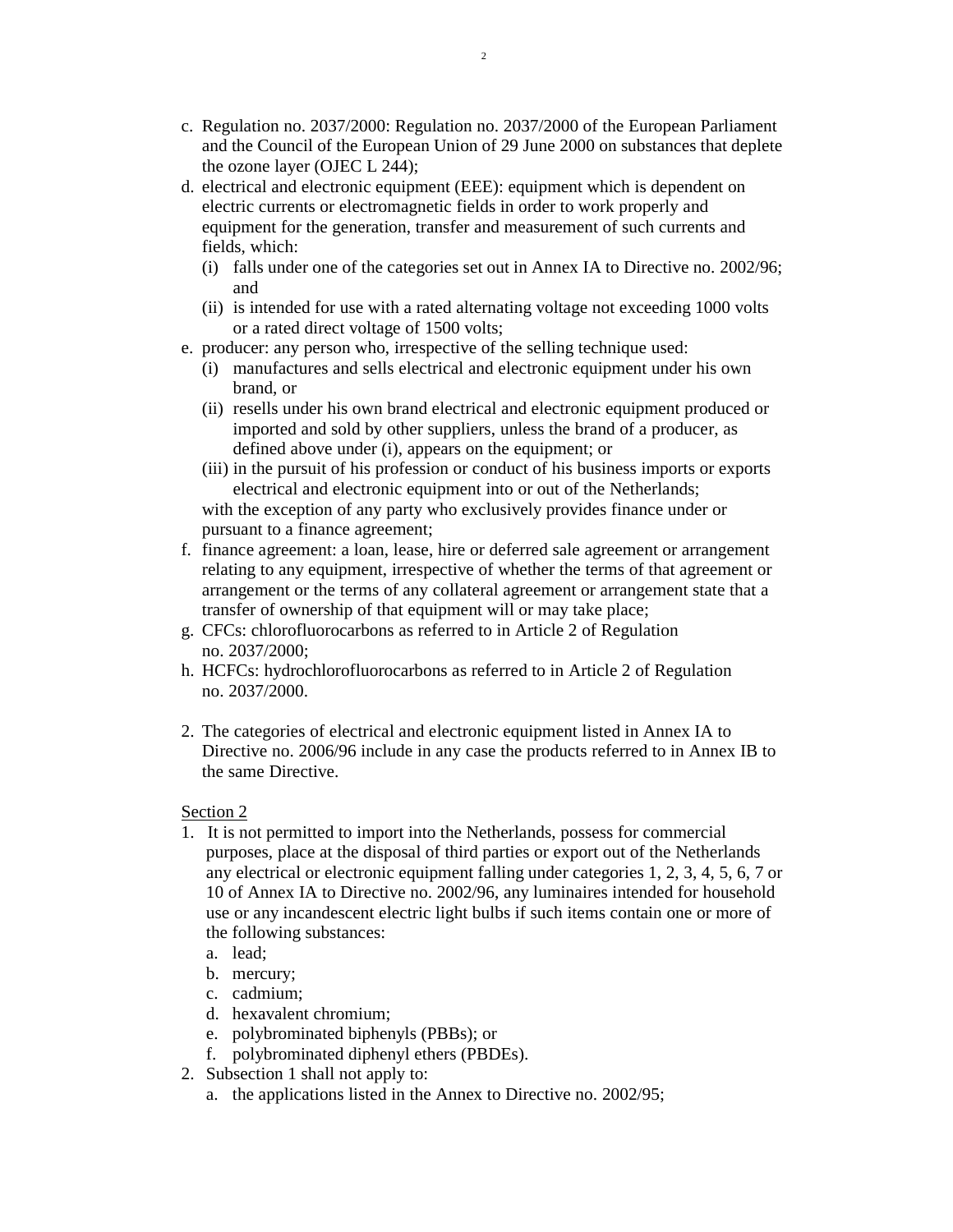- b. the reuse as a product of electrical and electronic equipment put on the market inside the European Community before 1 July 2006 or spare parts for the repair of such equipment;
- c. electrical and electronic equipment put on the market inside the European Community before 1 July 2006; or
- d. electrical and electronic equipment which is not put on the market inside the European Community.

Notwithstanding the provisions of Article 4, paragraph 6, and Article 5, paragraph 4, of Regulation no. 2037/2000, the possession for commercial purposes of CFCcontaining and HCFC-containing refrigerators and freezers originating from private households or from other sources (insofar as the refrigerators and freezers originating from such other sources are comparable with those from private households in terms of their nature and number) shall be prohibited.

### Section 4

- 1. Within thirteen weeks of the WEEE Management Regulations becoming applicable to him, the producer shall, using an appropriate form to be determined by Our Minister, notify Our Minister as to how he intends to fulfil his obligations under the articles of the WEEE Management Regulations as referred to in the said form, insofar as these articles apply to him.
- 2. The plans set out in the notification referred to in subsection 1 shall require the approval of Our Minister.
- 3. The approval referred to in subsection 2 shall apply for a period of no more than five years.
- 4. Our Minister may make his approval, as referred to in subsection 2, subject to conditions or limitations of his stipulation.
- 5. Our Minister may modify or withdraw the conditions or limitations stipulated in accordance with subsection 4, either of his own ministerial volition or in response to a request to that end.
- 6. Not later than thirteen weeks before the end of the period for which ministerial approval of his plans is valid, the producer shall submit a fresh notice as referred to in subsection 1.

#### Section 5

An amendment to the Annex to Directive no. 2002/95 or to Annex 1A to Directive no. 2002/96 shall for the purposes of this Decree take effect from the day on which this amendment is required to have been implemented, unless a different date is announced by a ministerial decree which is published in the Netherlands Government Gazette.

#### Section 6

In Section 2, subsection 2, of the Management of End-of-life Vehicles Decree, the words "the provisions of the Management of White and Brown Goods Decree or the Management of Batteries Decree or provisions made pursuant to the said decrees" shall be replaced by the words "in the WEEE Management Decree, the WEEE Management Regulations, or the provisions of or provisions made pursuant to the Management of Batteries Decree".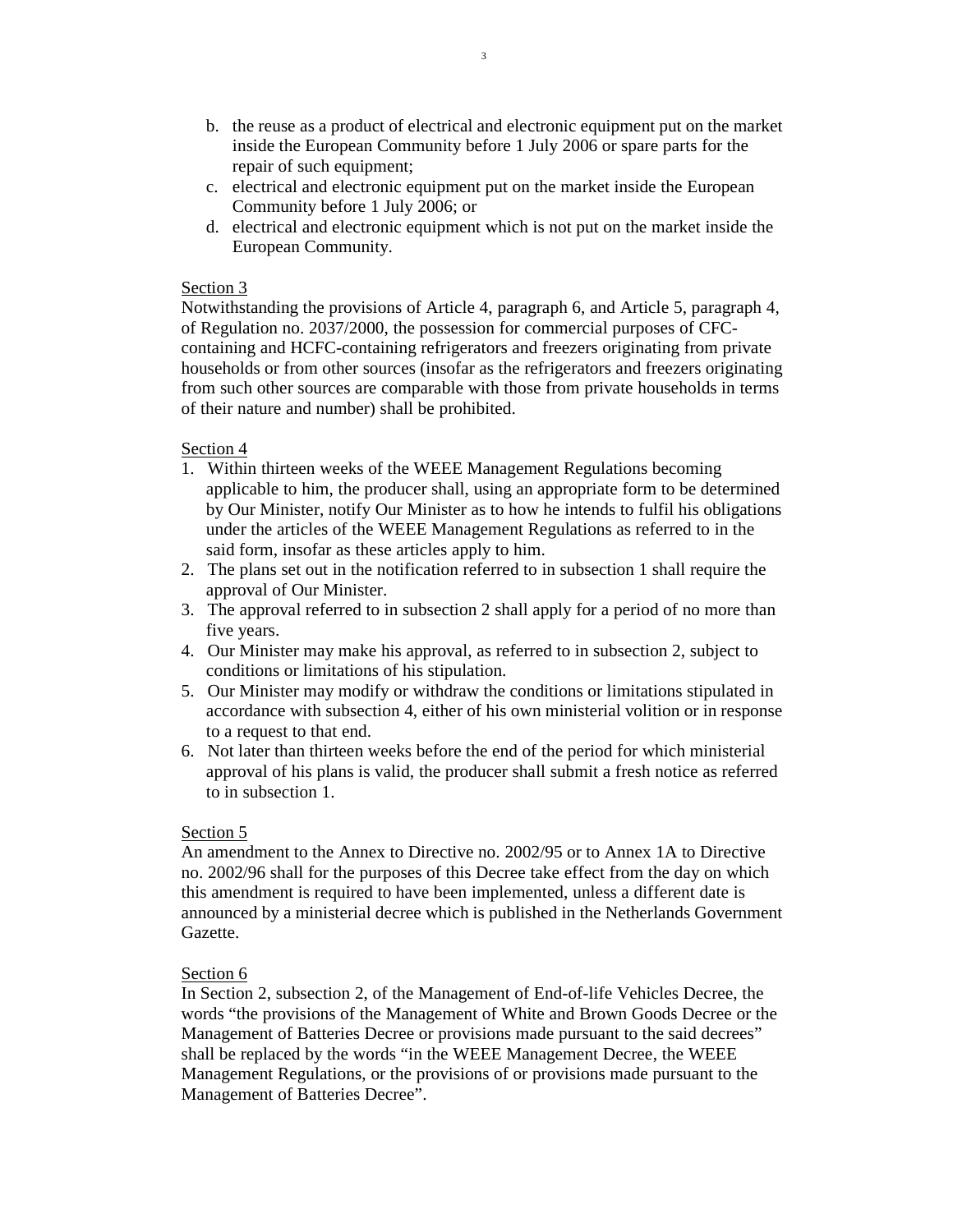The Management of White and Brown Goods Decree is hereby repealed.

## Section 8

The Annex to the Decree on Environmental Management in the Building and Timber Industries shall be amended as follows:

- 1. In Part A, the words "white and brown goods: products as defined in Section 1 (a) of the Management of White and Brown Goods Decree" shall be replaced by the words "electrical and electronic equipment (EEE): electrical and electronic equipment as defined in Section 1 of the WEEE Management Decree".
- 2. In regulation 1.3.2 (f), the words "white and brown goods" shall be replaced by the words "electrical and electronic equipment".

## Section 9

The Decree on Environmental Management in Craft and Retail Trades shall be amended as follows:

- 1. In Section 3, subsection 1 (d) (ii), the words "or 20 01  $35$ \*" shall be replaced by the words ", 20 01 35\* or 21 01 21\*".
- 2. In Annex 2, Part A, the words "white and brown goods: products as defined in Article 1 (a) of the Management of White and Brown Goods Decree" shall be replaced by the words "electrical and electronic equipment: electrical and electronic equipment as defined in Section 1 of the WEEE Management Decree".
- 3. In Annex 2, regulation 1.3.2 (c), the words "white and brown goods" shall be replaced by the words "electrical and electronic equipment".

## Section 10

Annex 2 to the Greenhouse Horticulture Decree shall be amended as follows:

- 1. In Part A, the words "white and brown goods: products as defined in Article 1 (a) of the Disposal of White and Brown Goods Decree" shall be replaced by the words "electrical and electronic equipment: electrical and electronic equipment as defined in Section 1 of the WEEE Management Decree".
- 2. In regulation 1.2.2 (c), the words "white and brown goods" shall be replaced by the words "electrical and electronic equipment".

## Section 11

The Annex to the Decree on Environmental Management in Hotel, Catering, Sports and Recreational Establishments, the Annex to the Decree on Environmental Management in Establishments for Motor Vehicles, the Annex to the Decree on Environmental Management in Buildings for Residential and Temporary Accommodation, Annex 1 to the Decree on Environmental Management in the Textile Cleaning Industry and Annex 2 to the Decree on Environmental Management at Facilities and Installations shall be amended as follows:

- 1. In Part A, the words "white and brown goods: products as defined in Article 1 (a) of the Management of White and Brown Goods Decree" shall be replaced by the words "electrical and electronic equipment: electrical and electronic equipment as defined in Section 1 of the WEEE Management Decree".
- 2. In regulation 1.3.2 (c), the words "white and brown goods" shall be replaced by the words "electrical and electronic equipment".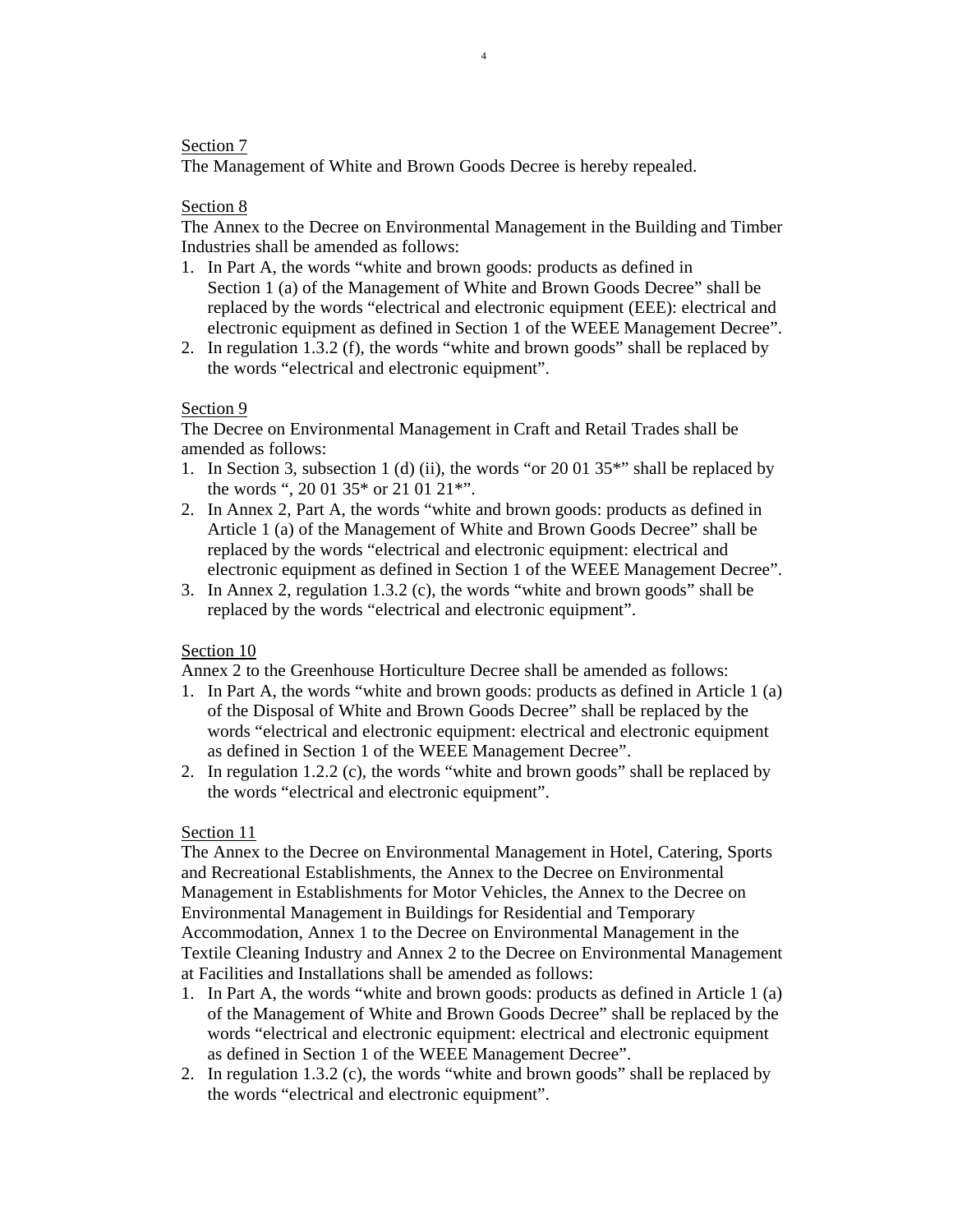In Annex 1 to the Minor Chemical Waste (KCA) Logo Decree, item 2 shall expire and items 3 and 4 shall be renumbered to items 2 and 3.

# Section 13

The 1998 Mercury-Containing Products Decree (Environmentally Hazardous Substances Act) shall be amended as follows:

- 1. A subsection shall be added to Section 1.2, reading: "5. Furthermore, this decree shall not apply to mercury-containing products governed by the rules laid down in the WEEE Management Decree."
- 2. In Section 2.4, item l shall expire and items m through p shall be relettered to items l through o.

# Section 14

The Decree on Environmental Management in the Storage and Transport Industries shall be amended as follows:

- 1. In Section 3, subsection 1 (d) (ii), the words "or 20 01 35\*" shall be replaced by the words ", 20 01 35\* or 21 01 21\*".
- 2. In Part A of the Annex, the words "white and brown goods: products as defined in Article 1 (a) of the Management of White and Brown Goods Decree" shall be replaced by the words "electrical and electronic equipment: electrical and electronic equipment as defined in Section 1 of the WEEE Management Decree".
- 3. In regulation 1.3.2 (c) of the Annex, the words "white and brown goods" shall be replaced by the words "electrical and electronic equipment".

# Section 15

The wording of Section 1, subsection 1, clause 11, of the Decree on Waste Tips and Waste Tipping Prohibitions shall be changed to "11. electrical and electronic equipment;".

# Section 16

The 1999 Cadmium Decree (Environmentally Hazardous Substances Act) shall be amended as follows:

- 1. The title of paragraph 1 shall be changed to "§ 1. Definitions and scope".
- 2. In Article 1.1, section 1 (e), the comma at the end of item 4 shall be replaced by the words ", or". The words ", or" at the end of item 5 shall be replaced by a semicolon and item 6 shall expire.

3. After Section 1.1, a further section shall be added, reading: "Section 1.1a

This decree shall not apply to products governed by the rules laid down in the WEEE Management Decree."

# Section 17

In category 28.8 of Annex I to the Establishments and Permits (Environmental Management) Decree, the words "only insofar as this waste material has been offered by or collected from private households" shall be replaced by the words "insofar as this waste material has been offered by or collected from private households or is similar to waste material from private households in terms of its nature or quantity".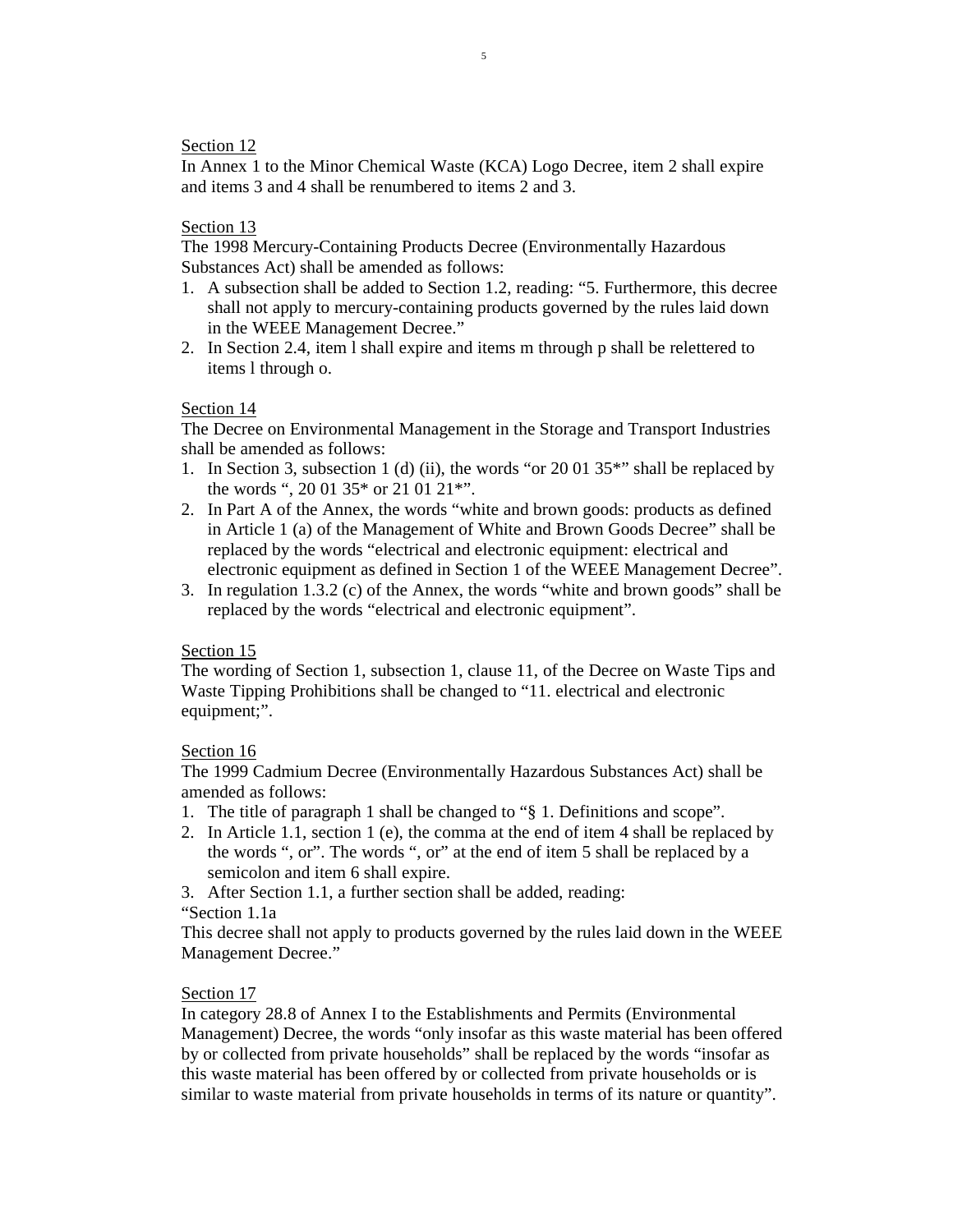This Decree shall come into force on 13 August 2004, with the exception of:

a. Section 12, which shall come into force on 13 August 2005; and

b. Sections 2, 13 and 16, which shall come into force on 1 July 2006.

# Section 19

This decree shall be referred to as the WEEE Management Decree.

We order and command that this Decree and the accompanying explanatory memorandum be published in the Bulletin of Acts, Orders and Decrees.

The Hague, july 6 2004

Beatrix

The State Secretary for Housing, Spatial Planning and the Environment, P.L.B.A. van Geel

Published july 15, 2004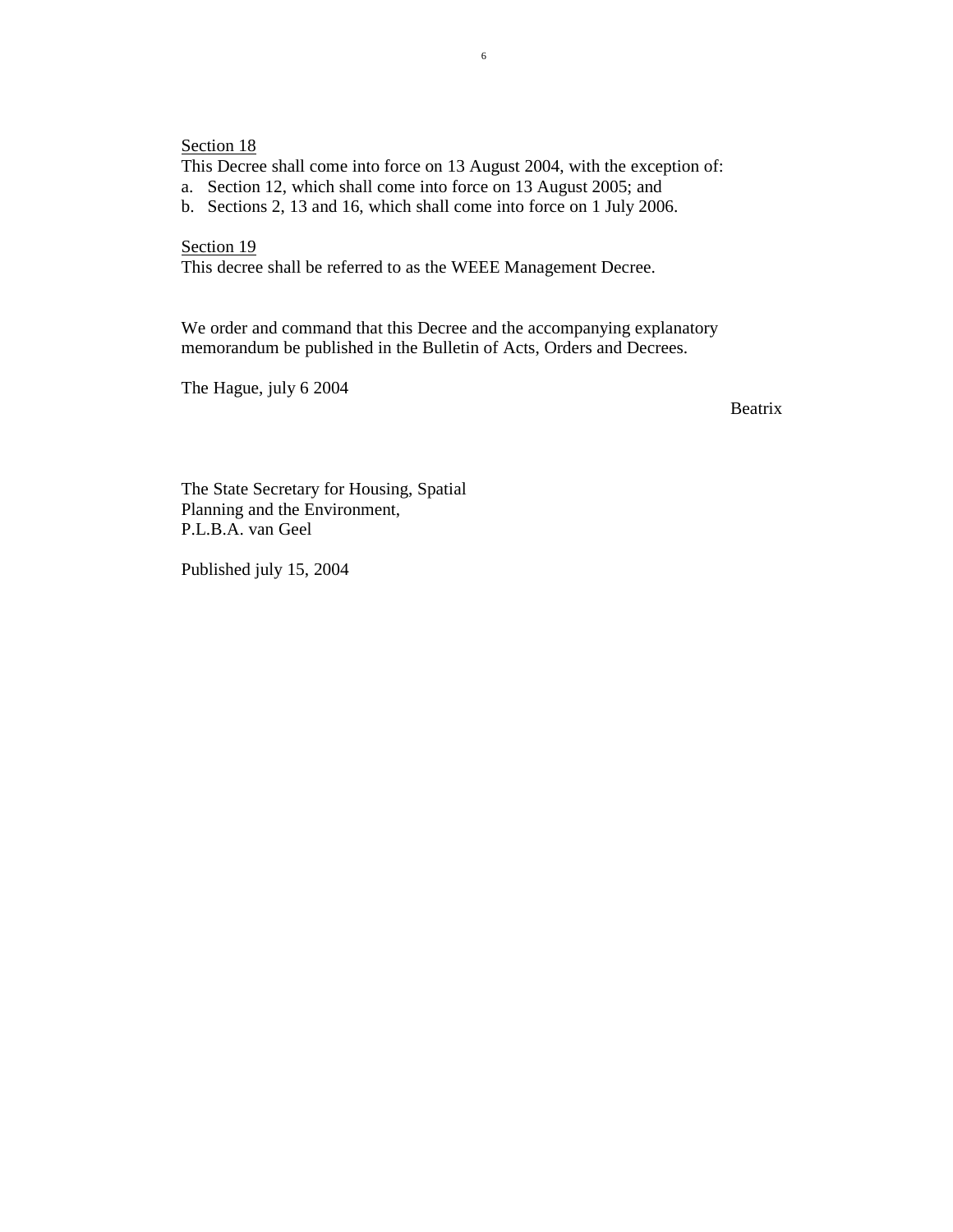## **Explanatory memorandum**

# **I. General**

# **1. Introduction**

This Decree lays down a number of rules regarding electrical and electronic equipment. The Decree primarily implements Directive no. 2002/95/EC of the European Parliament and the Council of the European Union of 27 January 2003 on the restriction of the use of certain hazardous substances in electrical and electronic equipment (OJEC L 2003, 37) (referred to below simply as "Directive no. 2002/95"). Directive no. 2002/95 regulates the use in electrical and electronic equipment of certain hazardous substances, such as lead, mercury and cadmium. The rules contained in the Directive are designed to protect public health and ensure that equipment is dealt with in an environmentally responsible manner. The legal basis for the Directive is Article 95 of the EC Treaty.

In addition, this Decree prohibits trading in CFC-containing and HCFC-containing refrigerators and freezers and requires producers of electrical and electronic equipment to submit information to the authorities regarding their fulfilment of the obligations to which they are subject pursuant to the WEEE Management Regulations.

This Decree is closely linked to the WEEE Management Regulations, which are based on Section 21.6, subsection 6, of the Environmental Management Act (referred to below by the abbreviation EMA). The WEEE Management Regulations implement Directive no. 2002/96/EC of the European Parliament and the Council of the European Union of 27 January 2003 concerning waste electrical and electronic equipment (OJEC L 2003, 37), as amended by Directive no. 2003/108/EC of 8 December 2003 (OJEC L 345). The former Directive is referred to below as "Directive no. 2002/96". The WEEE Management Regulations deal with the management of waste electrical and electronic equipment, applying the principle of producer responsibility. Among other things, this WEEE Management Decree and the WEEE Management Regulations supersede the provisions of the Management of White and Brown Goods Decree.

# **2. Scope and content of the Decree**

The definitions contained in Section 1 closely follow those used in the abovementioned European directives. Section 2 regulates the use of certain hazardous substances in electrical and electronic equipment. Section 3 reinforces the prohibition on trade in CFC-containing and HCFC-containing products and equipment included in EC Regulation no. 2037/2000 of the European Parliament and the Council of the European Union of 29 June 2000 on substances that deplete the ozone layer (OJEC L 244) (referred to below simply as "Regulation no. 2037/2000"). The reinforcement provided by the Decree takes the form of a total prohibition on trade in CFC-containing and HCFC-containing refrigerators and freezers. In this respect, the Decree maintains the prohibition previously set out in the Management of White and Brown Goods Decree. Section 4 requires producers to provide the authorities with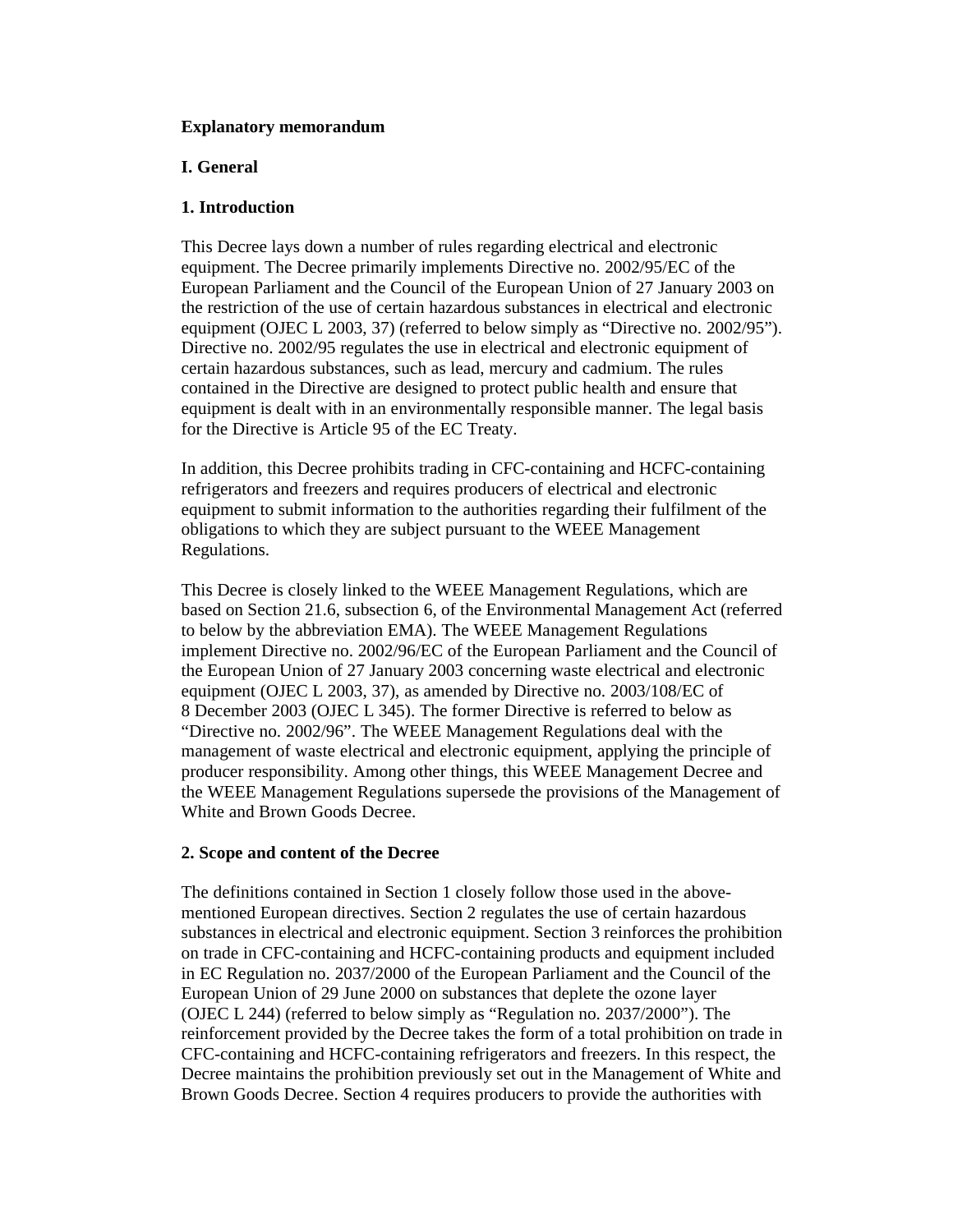certain information about relevant activities. A producer with obligations under the WEEE Management Regulations is required to submit a Plan of Action to the Minister of Housing, Spatial Planning and the Environment, setting out how the producer intends to discharge his obligations. This obligation to provide information is contained in various decrees based on the Environmental Management Act, including the decree superseded by this decree, namely the Management of White and Brown Goods Decree. In this instance, the obligation to provide information constitutes the partial implementation of (Articles 12 and 16 of) Directive no. 2002/96, which requires member states to make appropriate provisions for the submission of information and to ensure that inspection and checking systems are in place to ensure enforcement of the Directive's provisions. The provisions of Section 21.6, subsection 6, of the Environmental Management Act prevent the direct inclusion of such an obligation in the WEEE Management Regulations.

## **3. Workability and enforcement**

This Decree is based on the Environmental Management Act and the Environmentally Hazardous Substances Act (referred to below by the abbreviation EHSA). Section 10.17 of the EMA allows for the introduction of regulations regarding the collection, recovery or disposal of specified substances, preparations or other products for environmental protection purposes.

Section 24 of the EHSA allows for the introduction of regulations on the importation into the Netherlands, possession, supply, transportation, exportation or disposal of certain substances or preparations, if there are reasonable grounds for suspecting that activities involving these substances or preparations can have negative effects on public health or on the environment. Subsection 2 (f) of the EHSA states that a prohibition may be imposed on such activities involving products that contain these specified substances or preparations.

Sections 2 and 3 of the WEEE Management Decree are based on Section 24 of the EHSA. Section 4 of the Decree is based on Section 10.17 of the EMA. Scope for the enforcement of these sections exists under both administrative and criminal law. The powers provided for in Part 18 of the EMA may be used for administrative enforcement (involving, for example, administrative orders or the imposition of penalties). Under Section 64, subsection 1, of the EHSA, sections 18.3 through 18.6 of the EMA also apply to the enforcement of the provisions of or provisions made pursuant to the EHSA.

Failure to comply with the provisions of sections 2 and 3 of this Decree, which are based on Section 24 of the EHSA, constitutes an economic offence in the sense of Section 1a, clause 1, of the Economic Offences Act. Failure to comply with the provisions of Section 4 of this Decree, which is based on Section 10.17 of the EMA, constitutes an economic offence in the sense of Section 1a, clause 2, of the Economic Offences Act.

The Minister of Housing, Spatial Planning and the Environment (VROM) is responsible for monitoring compliance with this Decree and for ensuring its enforcement under administrative law. Day-to-day discharge of the minister's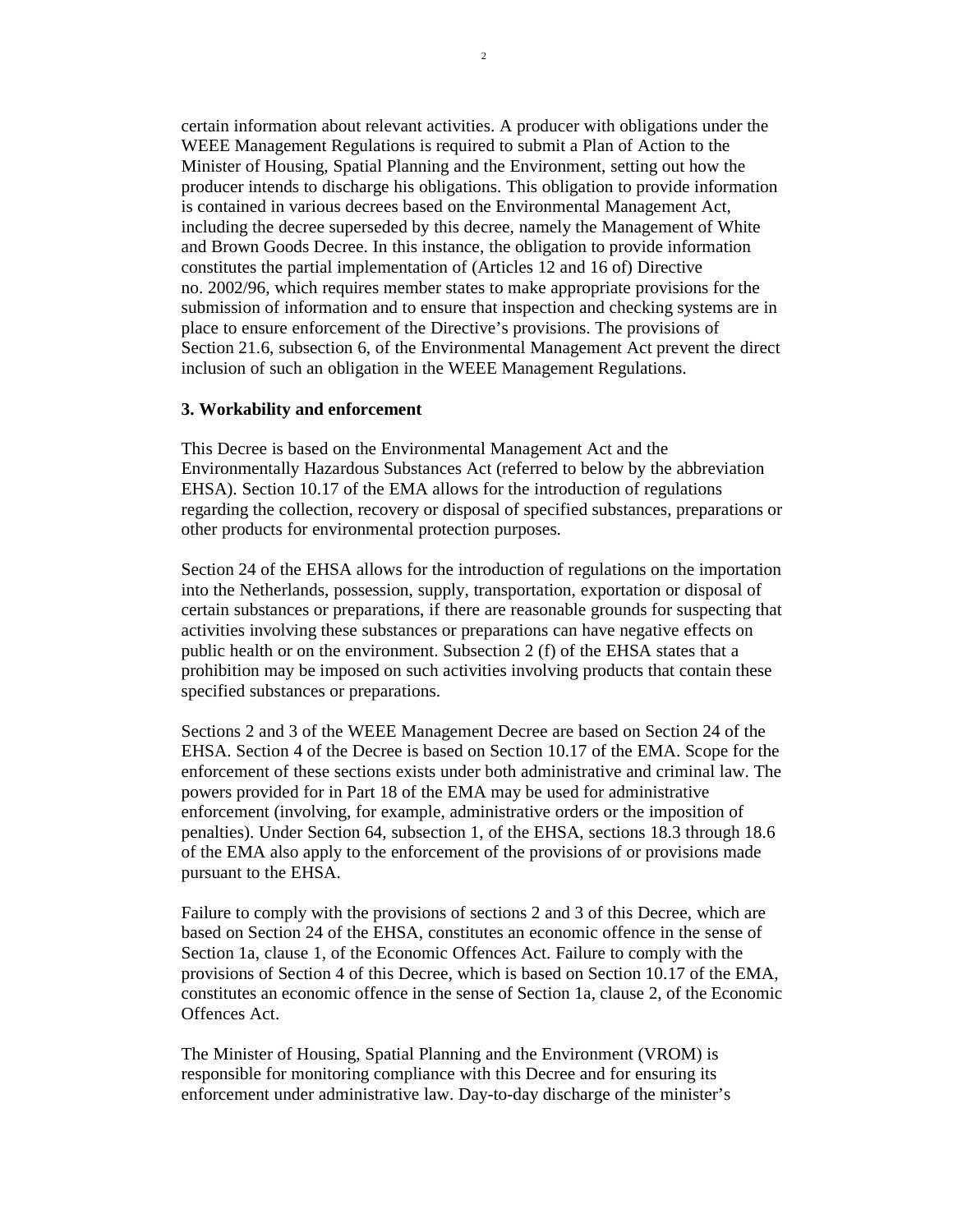responsibilities in this regard is delegated to the VROM Inspectorate. Enforcement under criminal law is the duty of the Public Prosecutor's Office, to which the VROM Inspectorate may refer cases as appropriate. Monitoring and enforcement will focus primarily on Sections 2, 3 and 4 of this Decree.

In the enforcement of Section 2, attention may be paid to any business which possesses electrical and electronic equipment or supplies such equipment to a third party (this includes putting such equipment on the market). Monitoring and enforcement activities will not focus exclusively on the producers of such equipment, but will also extend to, for example, retailers selling such equipment. With regard to enforcement of the prohibition on trade in CFC-containing and HCFC-containing refrigerators and freezers (Section 3), the intention is to tie in with the enforcement of Regulation no. 2037/2000 and the 2003 Ozone-Depleting Substances Decree (EHSA). Such an approach would seem sensible, since Section 3 of the WEEE Management Decree reinforces the trading prohibition contained in Regulation no. 2037/2000. For the purpose of securing compliance with Section 4 (i.e. the obligation to supply information), the main emphasis will be on the producers of electrical and electronic equipment. Producers may join a collective executive organisation. If the information supplied by this executive organisation is approved, the affiliated producers will be regarded as having fulfilled their obligation under Section 4. Experience has shown that the enforcement of the obligation to provide information does not require the deployment of undue capacity, since an enterprise that fails to meet its obligations is liable to be reported to the VROM Inspectorate by its competitors, enabling the Inspectorate to take appropriate measures.

The obligation to provide information is an important tool because it makes the Decree workable and readily enforceable. This was the result of a workability analysis undertaken in conjunction with the Law Enforcement Expertise Centre at the Ministry of Justice in September 2003. The analysis looked in particular at the possibility of dispensing with the requirement that an action plan be submitted to the Minister of VROM for approval, in favour of a less strict regime that would involve less administrative burden. The alternative system would be based upon the registration of name and address details only, without an assessment procedure. The implications for implementation and enforcement were discussed with a number of producers and retailers and with the VROM Inspectorate. The general conclusion was that a system based on registration only would result in significantly more 'free riders' (i.e. producers who do not meet their obligations) than a system based on full information provision, which would lead to enforcement problems. Consequently, contrary to what was indicated in a letter to the Lower House concerning proposed regulatory amendments (Proceedings of the Lower House, 2003/2004, 29 200 XI, no. 7), the WEEE Management Decree contains an obligation to provide information, rather than a simple registration requirement.

### **4. Administrative cost for businesses**

Section 4 (obligation to provide information) makes it obligatory for businesses to submit details of their planned activities to the authorities. It is estimated that the administrative cost of compliance with this requirement will total approximately EUR 405 (with a maximum of EUR 480) per business, which equates to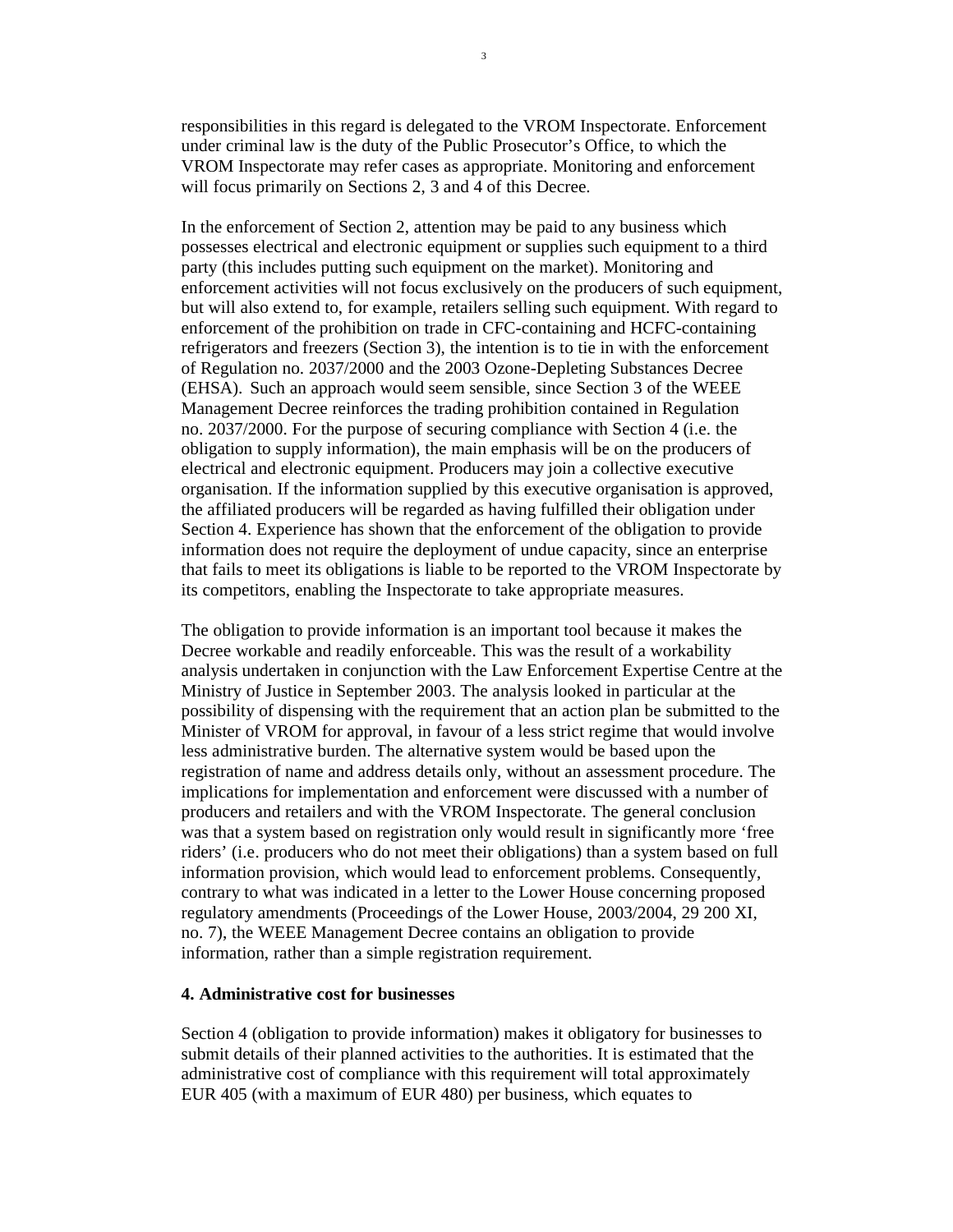approximately EUR 81,000 (with a maximum of EUR 96,000) for the sector as a whole. Given that the information provision requirement is not new, but was already included in the Management of White and Brown Goods Decree, the additional cost (compared with the cost burden existing immediately prior to the new decree coming into force) is estimated at EUR 162 (with a maximum of **EUR 87**) per business and EUR 13,000 (with a maximum of **EUR 28,000**) for the sector as a whole. The method by which these figures have been calculated and the assumptions upon which they are based are included in the WEEE Management Regulations, since the information provision requirement is closely related to the other obligations set out in those Regulations.

### **5. International considerations**

Section 3 of this Decree reinforces Regulation no. 2037/2000, which prohibits the production and marketing of CFC-containing or HCFC-containing refrigerators and freezers. Regulation no. 2037/2000 also prohibits trading in such equipment, with the exception of CFC-containing appliances produced before 30 September 2000 and HCFC-containing appliances produced before 31 December 1995.

Because Regulation no. 2037/2000 is based on Article 175 of the EC Treaty, Article 176 of that same Treaty makes it possible to take further protective measures, provided these are consistent with the EC Treaty. The prohibition on trading contained in Article 3 of this Decree is such a further protective measure. This national policy will result in CFC-containing and HCFC-containing refrigerators and freezers which were produced before 30 September 2000 or 31 December 1995, respectively, being phased out sooner than required by the EU. This will contribute to the realisation of the Regulation's objective of reducing the presence of CFCs and HCFCs in such equipment. A trading prohibition has been in force in the Netherlands since 1 January 1999 (Section 3 of the former Management of White and Brown Goods Decree), so the prohibition contained in the new Decree represents a continuation of national policy.

This national policy is consistent with the EU Treaty. If a trade restriction in the sense of Articles 28 and 29 of the EU Treaty is created, this is justified on the basis of Article 30 of the Treaty, because CFCs and HCFCs are substances that are hazardous to the health of humans, animals and plants. Abolishing the existing prohibition on trading in CFC-containing and HCFC-containing equipment would constitute a step backwards for the level of environmental protection already achieved in the Netherlands. The prohibition applies equally to importation, exportation and domestic trade and was previously included in Section 3 of the Management of White and Brown Goods Decree (notification no. 97/0408/NL). On 13 October 1997, the Management of White and Brown Goods Decree was submitted to the Secretariat of the World Trade Organisation in order to meet the TBT requirements (TBT notification no. 97.0674).

To give effect to Article 176 of the EC Treaty, Section 3 will be brought to the attention of the European Commission.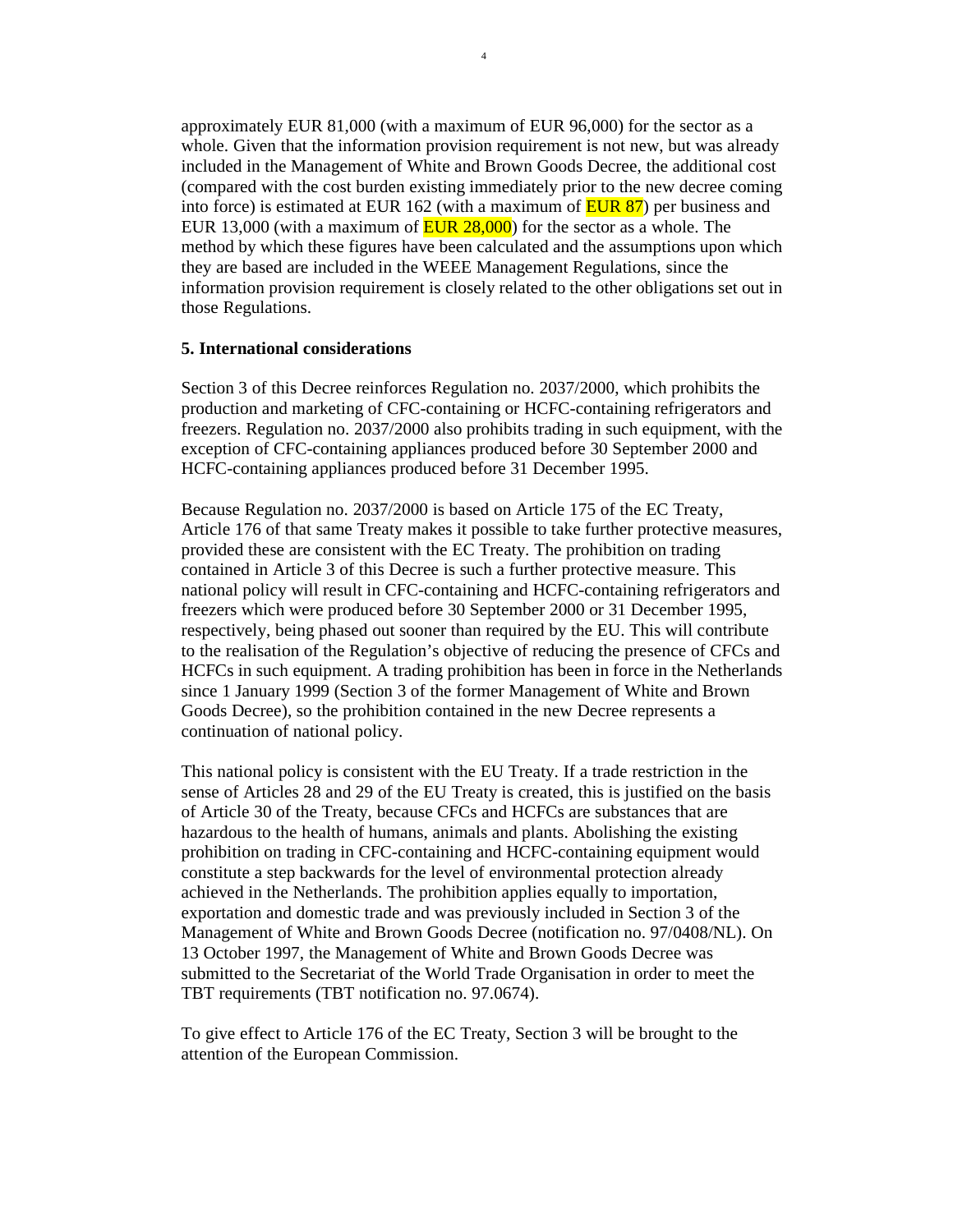### **6. Responses to the draft decree**

In line with Section 21.6, subsection 4, of the Environmental Management Act and Section 61, subsection 1, of the Environmentally Hazardous Substances Act, the draft decree was submitted to both chambers of the Dutch Parliament and published in the Netherlands Government Gazette of February 2004 (no. 24), so that all who wished to do so could comment upon it.

5

A response to the draft decree was received from the ICT Environmental Foundation (*Stichting ICT Milieu*). In this response, the Foundation suggests introducing an exception for the reuse of new appliances in which existing parts are used that contain one or more of the substances listed in Section 2, subsection 1, of this Decree. The parts are derived from equipment put on the market before 1 July 2006. The authorities recognise the problem, but it can only be solved by amending the Directive. Attention has been requested for this problem at the European level.

The ICT Environmental Foundation also fears that it will be more difficult to implement the WEEE Management Regulations because the obligation to provide information is included in the Decree and not in the Regulations. The provisions of Section 21.6, subsection 6, of the Environmental Management Act prevent the inclusion of such an obligation in the WEEE Management Regulations. However, there will be few implementation problems because the relevant forms will be included in the WEEE Management Regulations. In addition, the explanatory material for the regulations and the information campaign will point out that producers are under an obligation to provide information. This will maximise awareness among producers that they must submit certain information.

On 11 March 2004, the standing parliamentary committee on housing, spatial planning and the environment of the Dutch Lower House posed a number of factual questions concerning the draft decree. These questions were answered in a letter dated 13 April 2004, reference no. SAS/2004033084. The questions and answers have been published in the Proceedings of the Lower House (Proceedings of the Lower House II 2003/04, 29 200 XI, no. 95).

## **II. Notes on the individual sections of the Decree**

## **Section 1**

#### **Subsection 1**

Definitions (d) to (f) are derived from Directive no. 2002/95 and Directive no. 2002/96. These definitions are also included in the WEEE Management Regulations.

Definition (d) specifies what constitutes electrical and electronic equipment (EEE). This is equipment that falls under one of the categories of Annex IA to Directive no. 2002/96. These categories are broken down into products, which are listed in Annex IB to Directive no. 2002/96. The latter list of products is not exhaustive,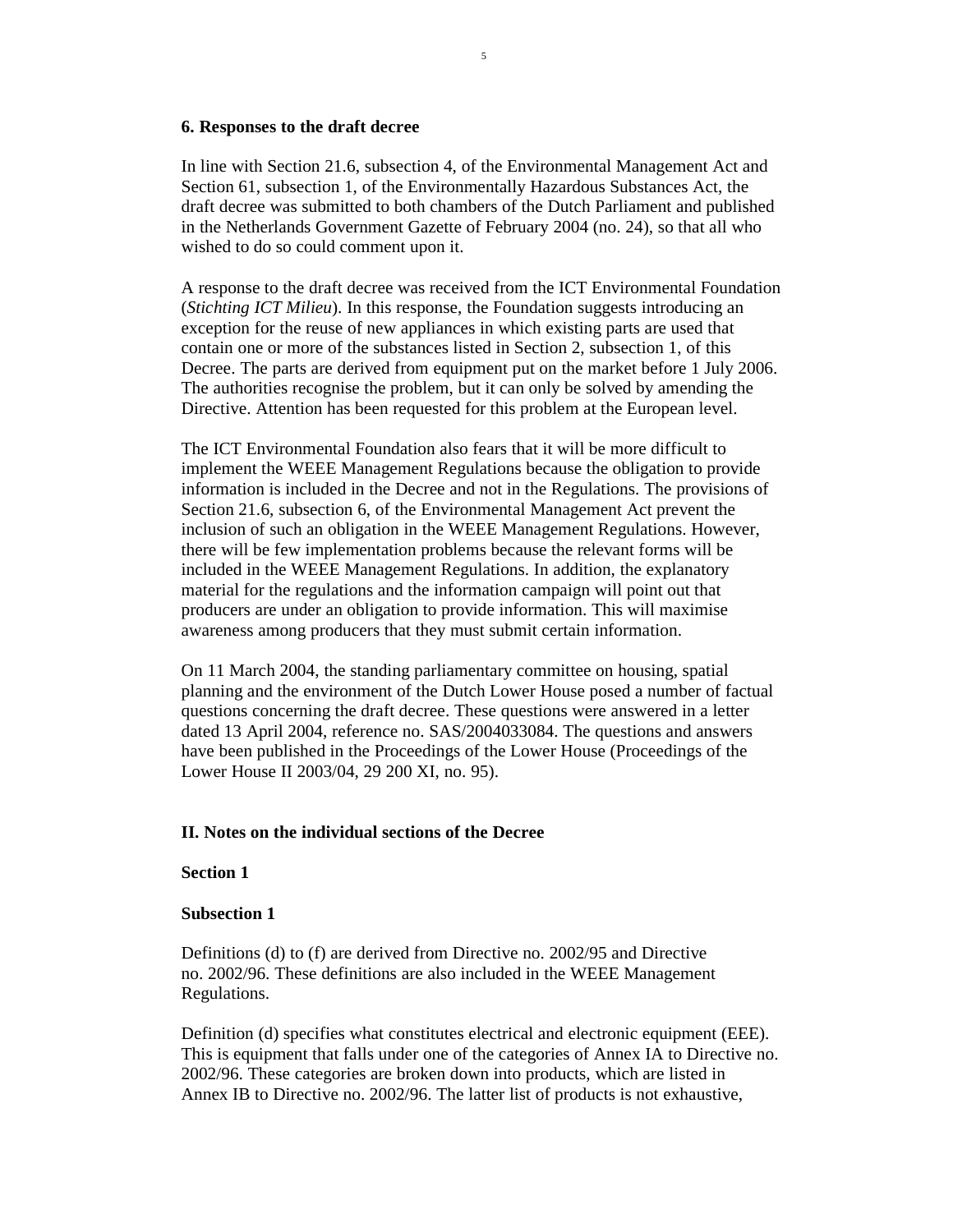however, and so does not decide the question of whether a given product is 'equipment' in the sense of this Decree; that question is decided by whether a product falls under one of the categories listed in Annex IA to Directive no. 2002/96. If this is the case and the product also meets the other aspects of the definition, then it falls under the category of 'electrical and electronic equipment' in the sense of this Decree. The phrase 'in order to work properly' in definition (d) implies that, to be classed as electrical and electronic equipment, an appliance must require electrical energy to perform its primary functions. A refrigerator, for example, cannot serve its intended purpose (keeping things cool) without electricity; thus electricity is necessary for a refrigerator to work properly. By contrast, a cuddly toy that emits electronically generated sounds when touched is *not* dependent on electricity to perform its primary function. Its primary function is 'being cuddly', for which battery power is not required, and making sounds is a subsidiary function.

Definition (e) prescribes who constitutes a producer. It is a broad definition. For example, one of the things it indicates is that the sales method is irrelevant. Hence, equipment sales made via the Internet (electronic selling) and other distance selling techniques referred to in Directive no. 97/7/EC of the European Parliament and the European Council of 20 May 1997 on the protection of consumers in respect of distance contracts (OJEC L 144) are also covered by this Decree. Any party that imports equipment is also considered to be a producer. In practice it has emerged that it is not always clear who is the importer of the equipment. It is possible to determine whether an item of equipment has been imported from the VAT details on the invoice. If an entrepreneur has an invoice stating that foreign VAT has been raised, or that the zero rate of VAT has been applied, then the equipment has been 'imported' and the enterprise in question is considered to be the producer in the sense of this Decree. Parallel importers are also covered by this definition and are therefore producers in the sense of this Decree. As such, they have the same obligations as other producers. For that matter, any party who *exports* equipment is also a producer in the sense of this Decree. When equipment is sold from the Netherlands (e.g. via the Internet) and delivered to another country (whether a member state of the European Union or not), the producer (i.e. the party exporting the equipment) has obligations in the Netherlands under this Decree. Any party that exclusively provides finance under a finance agreement is not considered to be a producer, unless it also performs the other activities referred to in Section 1, definition (e), items (i) through (iii), in which case the exception does not apply and the party *is* considered to be a producer.

## **Subsection 2**

In view of the provisions of subsection 1, definition (d), item 1, subsection 2 indicates which products by definition fall under the categories listed in Annex IA to Directive no. 2002/96. These are the same products listed in Annex IB to Directive no. 2002/96. The list is not exhaustive.

# **Section 2**

From 1 July 2006, the use of certain hazardous substances in electrical and electronic equipment will no longer be permitted. As from that date, such equipment may not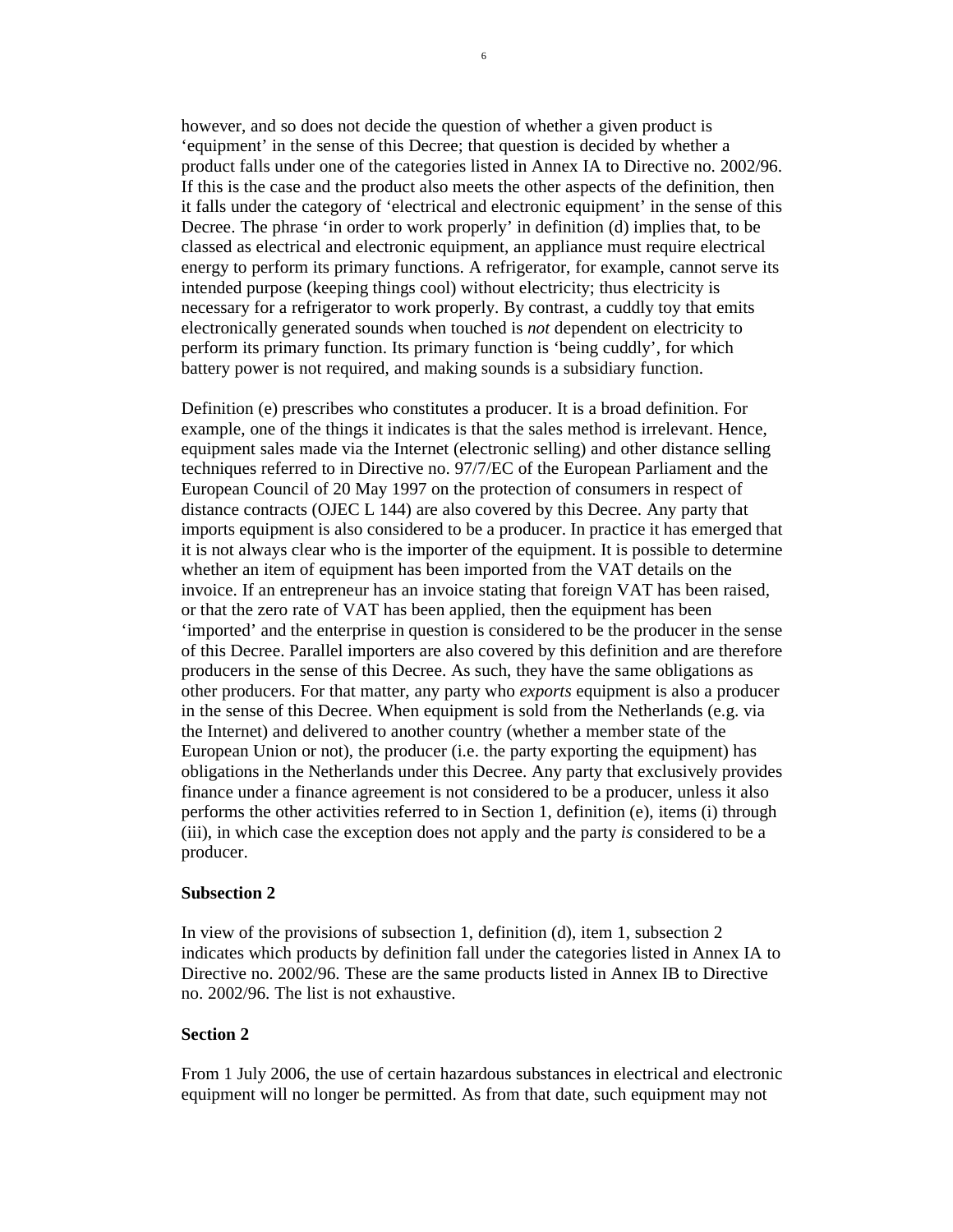be imported into the Netherlands, held for commercial purposes, supplied to third parties or exported out of the Netherlands. The same applies to incandescent electric light bulbs and luminaires intended for household use. The phrasing of these prohibited actions is in line with Section 24, subsection 1, of the Environmentally Hazardous Substances Act. The prohibition of these actions implements the provisions of Article 4, paragraph 1, of Directive no. 2002/95. These provisions determine that from 1 July 2006 onwards, no new electrical and electronic equipment may be put on the market inside the European Union if such equipment contains one or more of the aforementioned substances. In implementing this directive, it was decided to extend the prohibition from the first action which could be considered as 'putting a product on the market' (this term is defined below) to any further actions (including subsequently placing products at the disposal of third parties). This prevents products from being illegally introduced to the common market and traded on without any resulting penalties.

Subsection 2 of Section 2 contains a number of exceptions. The first exception deals with several specific applications listed in the Annex to Directive no. 2002/95/EC. Item (b) contains an exception for the reuse as a product of appliances that were put on the market inside the European Community before 1 July 2006. This concerns the reuse of waste electrical and electronic equipment. In view of the advantages offered by reusing products, the spare parts required to repair such products are also excluded from the prohibition referred to in subsection 1. In line with Directive no. 2002/95/EC, item (c) states that the prohibition referred to in subsection 1 does not apply to products introduced to the common market prior to 1 July 2006. Among other things, this provision makes it possible to phase out remaining trading stock. Finally, item (d) makes an exception for products not put on the market in the European Community. The possession of products for the purpose of exporting them outside the European Community or placing them at the disposal of third parties (for instance during transfer or transit) is therefore still permitted.

In the context of this Decree, the meaning of the phrase 'put on the market' is the same as the meaning of the phrase 'place on the market', as defined in the *Guide to the Implementation of Directives Based on the New Approach and Global Approach<sup>1</sup>* . Hence, putting a product on the market is the initial action of making a product available for the first time on the Community market, with a view to distribution or use in the Community. Making a product available can be either for payment or free of charge. A product is made available for the first time when, following production, possession is transferred with a view to the product's further distribution or use. Putting on the market is a process that does not involve a type of product but individual products, whether manufactured as separate units or in series.

As previously stated, the prohibition comes into force on 1 July 2006. The existing regulations regarding mercury and cadmium as contained in the 1998 Mercury-Containing Products Decree (EHSA) and the 1999 Cadmium Decree (EHSA) will remain in force until that date.

## **Section 3**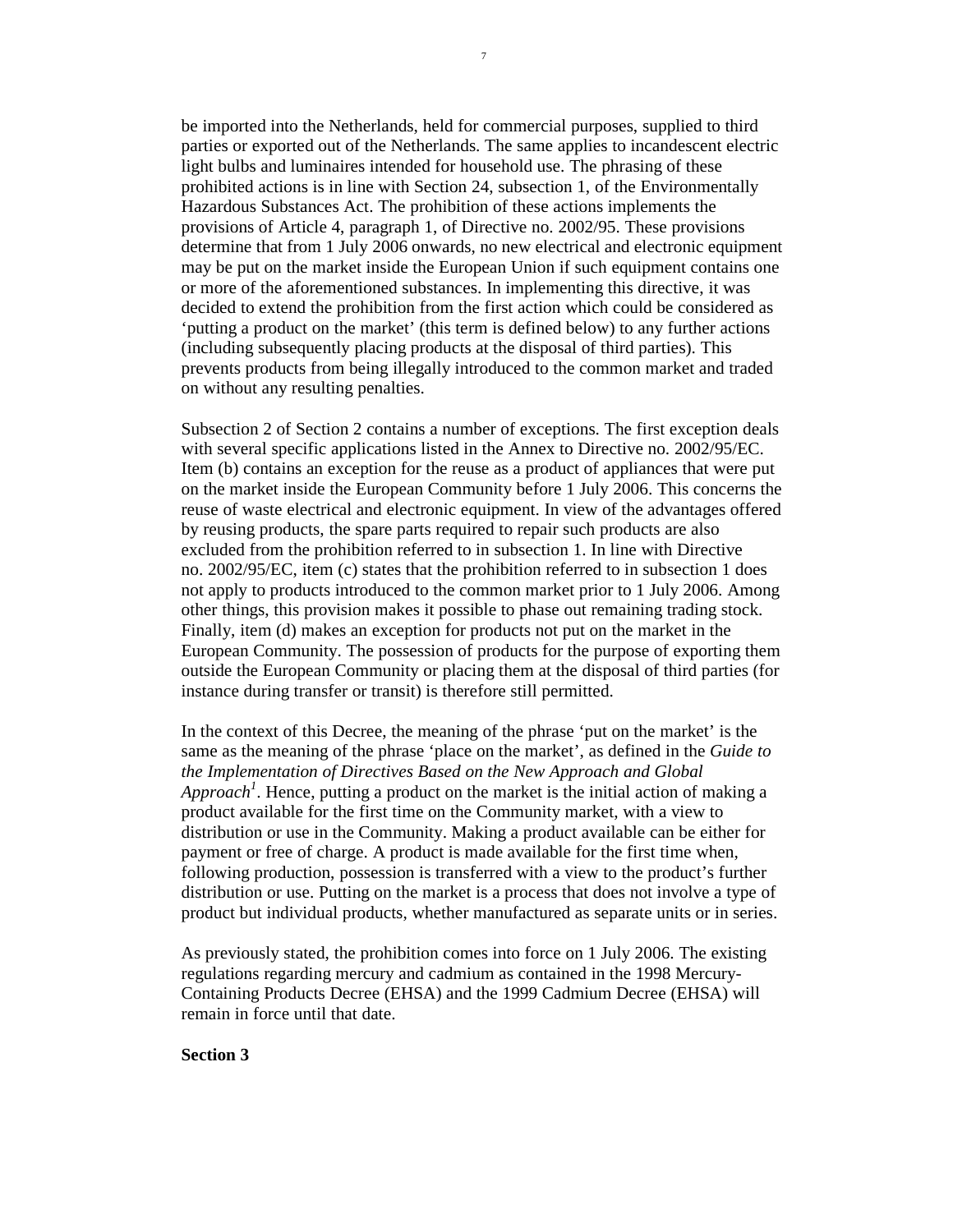This section prohibits trade in refrigerators and freezers containing CFCs or HCFCs. The production and marketing of these appliances is already prohibited under Regulation no. 2037/2000. This Regulation also contains a limited ban on trade in refrigerators and freezers containing CFCs or HCFCs. Appliances containing CFCs produced before 30 September 2000 and appliances containing HCFCs produced before 31 December 1995 are not covered by this ban, however. Because a total ban on such trade has been in force in the Netherlands since 1 January 1999 under the Management of White and Brown Goods Decree, it was decided to leave the ban in place. As in the Management of White and Brown Goods Decree, the trading prohibition only applies to equipment from private households and equipment from sources other than private households (e.g. from commercial, industrial, institutional or other sources) which is similar to that from private households in terms of its nature and quantity. Please refer to the general section of this explanatory memorandum for further information on international legal aspects.

## **Section 4**

This Section requires producers to inform the authorities about how they intend to fulfil their obligations under the WEEE Management Regulations. A special form will be drawn up for the submission of the information, which must be provided in the form of an action plan. The action plan will be assessed by the Minister for Housing, Spatial Planning and the Environment, who will focus specifically on whether a system has actually been set up that may be expected to satisfy the regulatory requirements. Since what the minister assesses is a forward looking statement of the producer's intentions, it follows that approval of an action plan does not exclude the possibility that enforcement measures will subsequently be required to ensure compliance with the regulations in practice.

### *Amendments to other decrees*

Articles 6 through 17 ensure that various other decrees are amended to reflect the new regulations on the management of electrical and electronic equipment. The decrees to be amended are listed alphabetically. For purposes of regulatory economy, changes which are implemented similarly in several decrees have been combined. Several changes are explained below.

### **Section 7**

Because the Management of White and Brown Goods Decree has been repealed, the Regulations on the Designation of White and Brown Goods and the 2000 Regulations on Requirements for Treatment of CFC-Containing and HCFC-Containing Refrigerators and Freezers shall also expire.

## **Section 9 and Section 14**

EURAL code 21 01 21\*, which deals with fluorescent tubes and other mercurycontaining waste, will be incorporated into Section 3, subsection 1 (d), item 2, of the Decree on Environmental Management in Craft and Retail Trades and the Decree on Environmental Management in the Storage and Transport Industries. As a result, no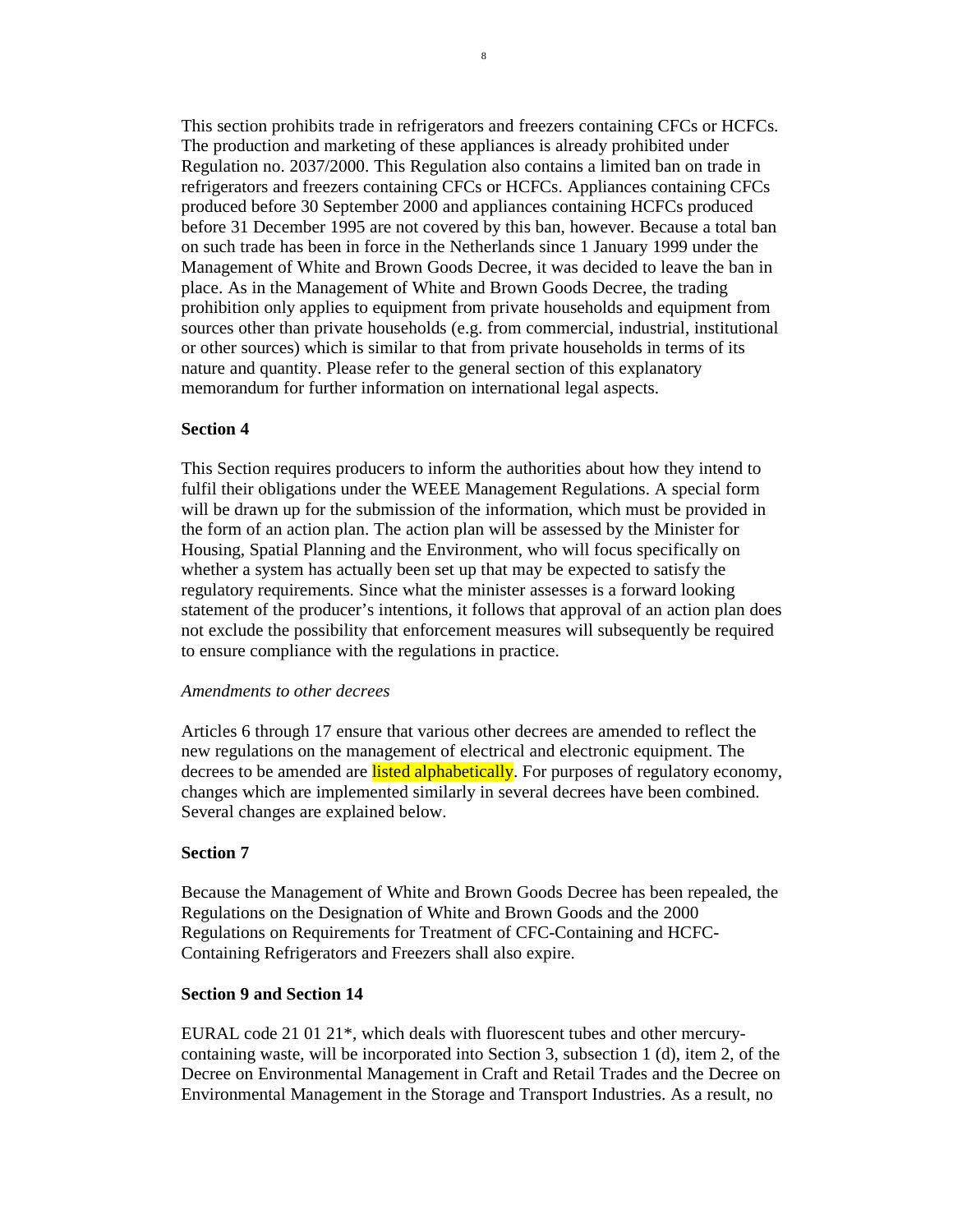more than 35 cubic metres of fluorescent tubes may be stored in these so-called '8.40 establishments' (a reference to Section 8.40 of the Environmental Management Act). This storage capacity is necessary to fulfil the relevant obligations laid down in this Decree. Without the inclusion of EURAL code 21 01 21\*, these establishments would be obliged to produce a licence.

# **Section 12**

This section contains an amendment to the Minor Chemical Waste (KCA) Logo Decree. This Decree will no longer include a requirement to label gas discharge lamps or their packaging with a minor chemical waste logo. Instead, gas discharge lamps will be labelled with the symbol referred to in Annex III of the said Decree. This new requirement implements Article 10, paragraph 3, of Directive no. 2002/96 and has been included in the WEEE Management Regulations. The Directive states that this labelling requirement applies to all electrical and electronic equipment put on the market from 13 August 2005 onwards.

### **Section 13 and Section 16**

Sections 13 and 16 state that a section will be added to the 1998 Mercury-Containing Products Decree (EHSA) and the 1999 Cadmium Decree (EHSA), stating that these Decrees are not applicable to products covered by the WEEE Management Decree. This has been done in order to avoid a situation where such products would be subject to two regulatory regimes. Section 2.4, subsection l, of the 1998 Mercury-Containing Products Decree (EHSA), which deals with gas discharge lamps, and Section 1.1, subsection 1 (e), item 6, of the 1999 Cadmium Decree (EHSA), which deals with fluorescent tube lamps, have become superfluous because the new management regime for electrical and economic equipment also contains regulations for such appliances. Consequently, these sections have been removed. Although the above-mentioned decrees also make reference to other types of equipment, such equipment may in certain situations fall outside the scope of the term 'electrical and electronic equipment' in the sense of this Decree. This is the case, for instance, if the equipment is intended to operate on a voltage which differs from the voltage referred to in the definition.

## **Section 17**

In the WEEE Management Regulations, waste electrical and electronic equipment from private households is defined as waste equipment originating from private households or from commercial, industrial, institutional or other sources, provided that the latter type of waste is comparable with waste from private households in terms of its nature and quantity. Because the regulations also apply to the latter category of (industrial) waste, competent authority over an establishment would pass from the municipal to the provincial authorities in a number of cases. This would be undesirable, because there is no reason to draw a distinction based on competent authority given the fact that both categories of waste in the definition are comparable in terms of their nature and quantity. Category 28.8 of the Establishments and Permits (Environmental Management) Decree has therefore been adjusted accordingly. In conclusion, the municipal executive remains the competent authority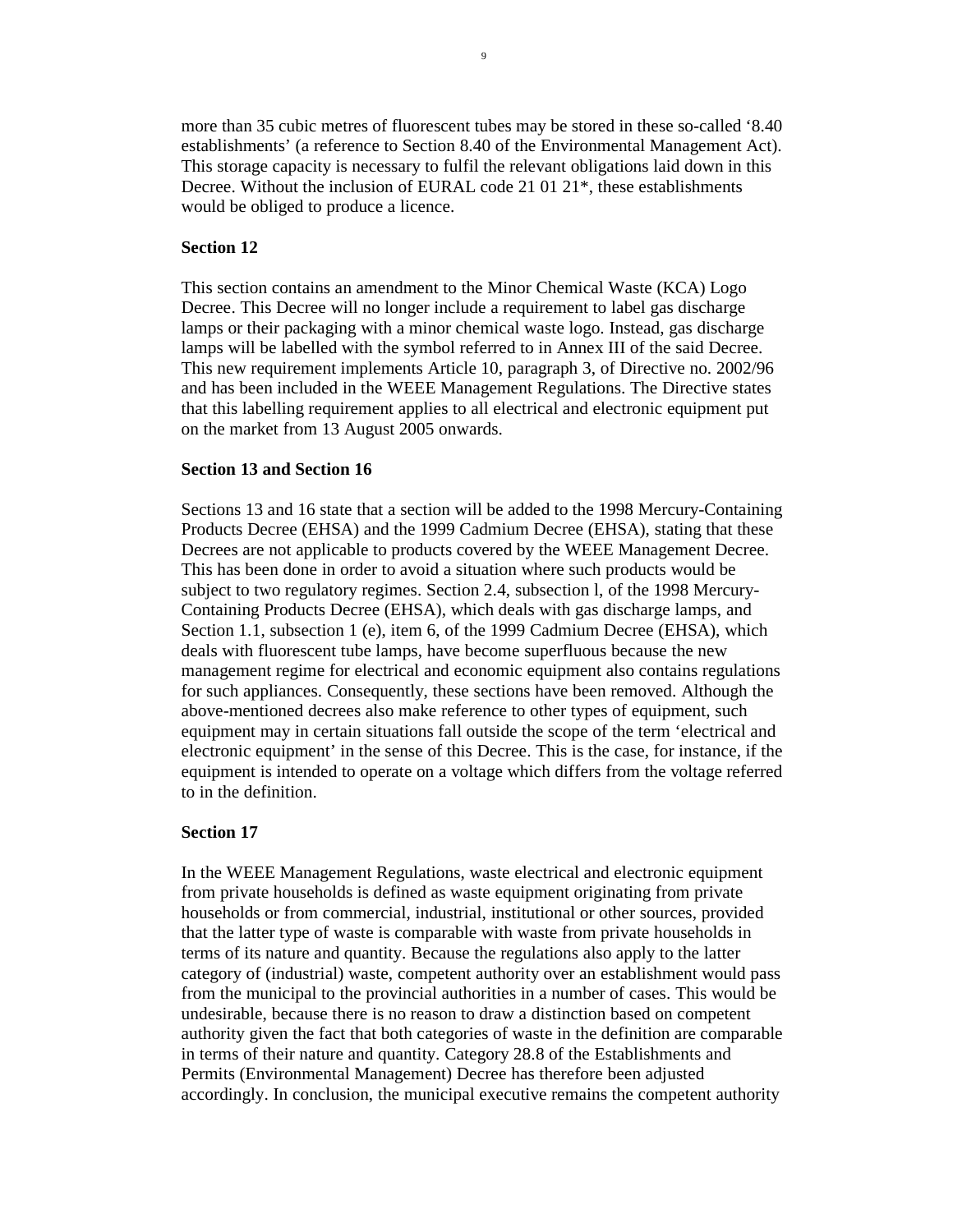with regard to establishments for storing waste, provided that the waste is comparable to waste from private households in terms of its nature and quantity and provided that the establishment is required to take in waste under a general administrative order pursuant to Section 10.17 or Section 15.32, subsections 1 and 2, of the Environmental Management Act.

Perhaps needless to say, category 28.8 of the Establishments and Permits (Environmental Management) Decree only determines the competent authority. This amendment to the said Decree does not mean, for instance, that municipal wasteprocessing facilities are *obligated* to take in industrial waste which is comparable to waste from private households in terms of its nature and quantity. Whether such an obligation exists, is determined by the exact content and scope of the relevant general administrative order (pursuant to Section 10.17 or Section 15.32, subsections 1 and 2, of the Environmental Management Act), or the exact content and scope of the relevant ministerial regulation (pursuant to Section 21.6, subsection 6, of the Environmental Management Act).

### **Section 18**

This Decree comes into force on 13 August 2004, the date when the provisions of Directive no. 2002/95 and Directive no. 2002/96 must be implemented. A number of sections will come into force on another date. These exceptions are listed under item a and b of Section 18.

#### *Item a*

The requirement to label electrical and electronic equipment with the symbol referred to in Annex III to Directive no. 2006/96 comes into force on 13 August 2005. Section 12 states that the Minor Chemical Waste (KCA) Logo Decree will be adjusted accordingly. This change will also take effect on 13 August 2005.

### *Item b*

In accordance with the provisions of Article 4, subsection 1, of Directive no. 2002/95, the provision in item b of Section 18 of this Decree states that the prohibition referred to in Section 2 will come into force on 1 July 2006. Accordingly, the provisions to amend the 1998 Mercury-Containing Products Decree (EHSA) and the 1999 Cadmium Decree (EHSA) accordingly will also come into force on 1 July 2006.

#### **Transposition table**

The WEEE Management Decree is referred to by the abbreviation 'WEEE Dec'. The WEEE Management Regulations are referred to by the abbreviation 'WEEE Regs'.

| Directive no. $2002/95$        | Dutch laws and regulations        |
|--------------------------------|-----------------------------------|
| Article 1                      | Does not require implementation   |
| Article 2, paragraph 1         | Section 2, subsection 1, WEEE Dec |
| $\vert$ Article 2, paragraph 2 | Does not require implementation   |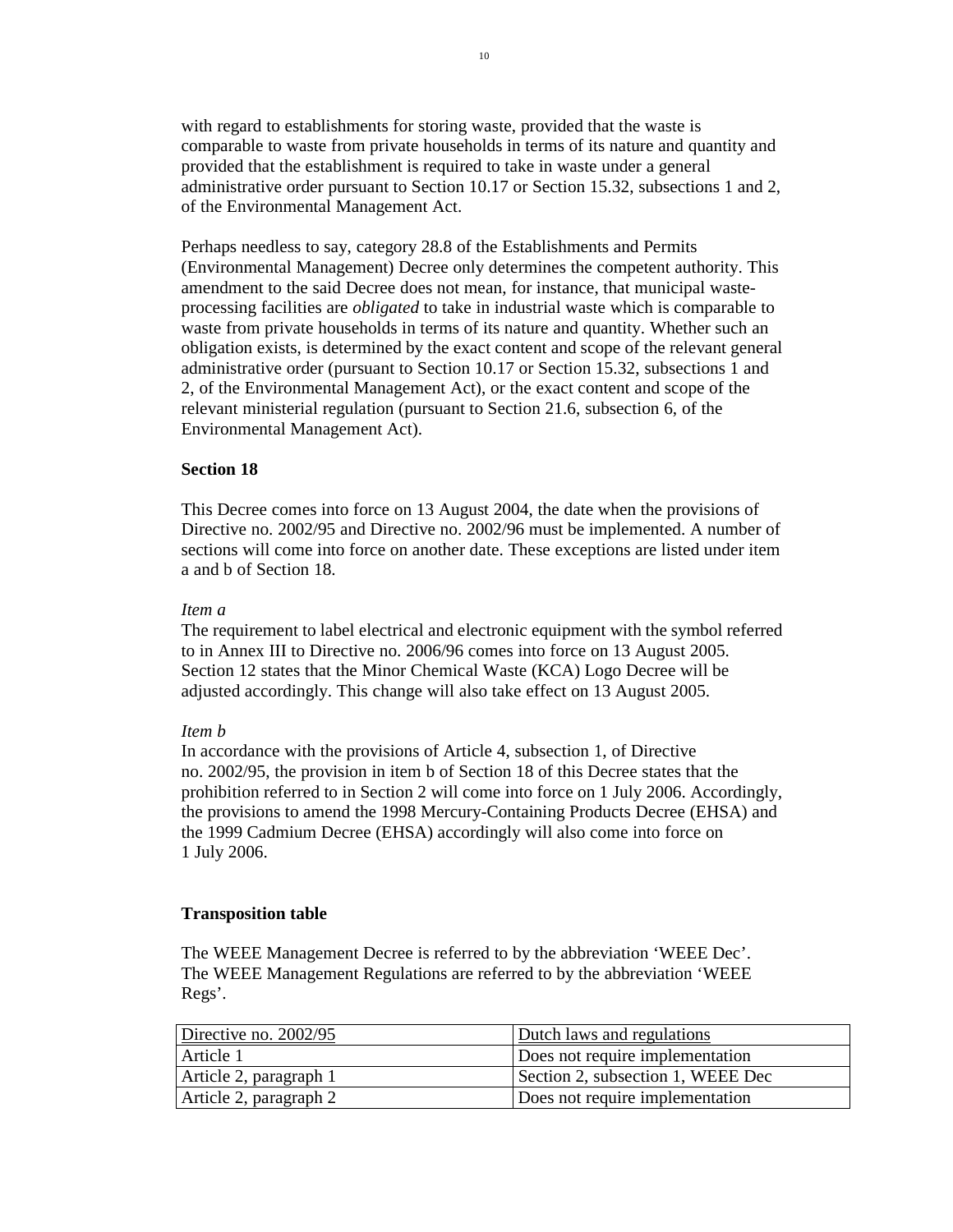| Section 1, subsection 1 (d), WEEE Dec<br>Article 3 (a)<br>Article 3 (b)<br>Section 1, subsection 1 (e), WEEE Dec<br>Section 2, subsection 1 and 2, and Section 13<br>Article 4, paragraph 1<br>and 16, WEEE Dec<br>Section 2, subsection 2 (a), and Section 5,<br>Article 4, paragraph 2<br><b>WEEE</b> Dec<br>Article 4, paragraph 3<br>Does not require implementation<br>Article 5<br>Does not require implementation<br>Article 6<br>Does not require implementation<br>Does not require implementation<br>Article 7<br>Inherent in Section 64.1 of the EHSA, Part<br>Article 8<br>18 of the EMA and Section 1a, items 1 and 2<br>of the Economic Offences Act<br>Article 9<br>Does not require implementation<br>Dynamic reference based on Section 2,<br>Annex<br>subsection 2, item a, WEEE Dec<br>Directive no. 2002/96<br>Dutch laws and regulations<br>Article 1<br>Does not require implementation<br>Section 2 (a) and Section 1, subsection 1,<br>Article 2, paragraph 1<br>item b, WEEE Regs<br>Does not require implementation<br>Article 2, paragraph 2<br>Article 2, paragraph 3<br>Section 2 (b), WEEE Regs<br>Section 1, subsection 1 (b), WEEE Regs<br>Article $3(a)$<br>Section 1, subsection 1 (c), WEEE Regs<br>Article $3(b)$<br>Article $3(c)$<br>Section 1, subsection 1 (d), WEEE Regs<br>Section 1, subsection 1 (e), WEEE Regs<br>Article $3(d)$<br>Section 1, subsection 1 (f) and (g), WEEE<br>Article 3 (e)<br>Regs<br>Section 1.1, subsection 1, EMA<br>Article 3 (f)<br>Section 1.1, subsection 1, EMA<br>Article $3(g)$<br>Section 1, subsection 1 (h), WEEE Regs<br>Article 3 (h)<br>Article 3 (i)<br>Section 1, subsection 1 (j), WEEE Regs<br>Article $3(j)$<br>Section 1, subsection 1 (k), WEEE Regs<br>Article $3(k)$<br>Section 1, subsection 1 (1), WEEE Regs<br>Article 3(1)<br>Section 1, subsection 1 (m), WEEE Regs<br>Section 1, subsection 1 (i), WEEE Regs<br>Article $3(m)$<br>Article 4<br>Financial support on project basis<br>Section 3, subsection 1, and Section 7 of the<br>Article 5, paragraph 1<br>WEEE Regs, as well as information and<br>promotion initiatives (e.g. SAM)<br>Article 5, paragraph 2 (a)<br>Section 3, subsection 2, WEEE Regs<br>Section 4 (option to deviate not exercised)<br>Article 5, paragraph 2 (b)<br>Article 5, paragraph 2 (c)<br>Section 6, WEEE Regs<br>Section 5, WEEE Regs, and Section 10.21,<br>Article 5, paragraph 2 (d) (1)<br><b>EMA</b><br>No use made of this option<br>Article 5, paragraph 2 (d) (1) | Article 2, paragraph 3 | Section 2, subsection 2 (b), WEEE Dec |
|--------------------------------------------------------------------------------------------------------------------------------------------------------------------------------------------------------------------------------------------------------------------------------------------------------------------------------------------------------------------------------------------------------------------------------------------------------------------------------------------------------------------------------------------------------------------------------------------------------------------------------------------------------------------------------------------------------------------------------------------------------------------------------------------------------------------------------------------------------------------------------------------------------------------------------------------------------------------------------------------------------------------------------------------------------------------------------------------------------------------------------------------------------------------------------------------------------------------------------------------------------------------------------------------------------------------------------------------------------------------------------------------------------------------------------------------------------------------------------------------------------------------------------------------------------------------------------------------------------------------------------------------------------------------------------------------------------------------------------------------------------------------------------------------------------------------------------------------------------------------------------------------------------------------------------------------------------------------------------------------------------------------------------------------------------------------------------------------------------------------------------------------------------------------------------------------------------------------------------------------------------------------------------------------------------------------------------------------------------------------------------------------------------------------------------------------------------------------------------------------------------------|------------------------|---------------------------------------|
|                                                                                                                                                                                                                                                                                                                                                                                                                                                                                                                                                                                                                                                                                                                                                                                                                                                                                                                                                                                                                                                                                                                                                                                                                                                                                                                                                                                                                                                                                                                                                                                                                                                                                                                                                                                                                                                                                                                                                                                                                                                                                                                                                                                                                                                                                                                                                                                                                                                                                                              |                        |                                       |
|                                                                                                                                                                                                                                                                                                                                                                                                                                                                                                                                                                                                                                                                                                                                                                                                                                                                                                                                                                                                                                                                                                                                                                                                                                                                                                                                                                                                                                                                                                                                                                                                                                                                                                                                                                                                                                                                                                                                                                                                                                                                                                                                                                                                                                                                                                                                                                                                                                                                                                              |                        |                                       |
|                                                                                                                                                                                                                                                                                                                                                                                                                                                                                                                                                                                                                                                                                                                                                                                                                                                                                                                                                                                                                                                                                                                                                                                                                                                                                                                                                                                                                                                                                                                                                                                                                                                                                                                                                                                                                                                                                                                                                                                                                                                                                                                                                                                                                                                                                                                                                                                                                                                                                                              |                        |                                       |
|                                                                                                                                                                                                                                                                                                                                                                                                                                                                                                                                                                                                                                                                                                                                                                                                                                                                                                                                                                                                                                                                                                                                                                                                                                                                                                                                                                                                                                                                                                                                                                                                                                                                                                                                                                                                                                                                                                                                                                                                                                                                                                                                                                                                                                                                                                                                                                                                                                                                                                              |                        |                                       |
|                                                                                                                                                                                                                                                                                                                                                                                                                                                                                                                                                                                                                                                                                                                                                                                                                                                                                                                                                                                                                                                                                                                                                                                                                                                                                                                                                                                                                                                                                                                                                                                                                                                                                                                                                                                                                                                                                                                                                                                                                                                                                                                                                                                                                                                                                                                                                                                                                                                                                                              |                        |                                       |
|                                                                                                                                                                                                                                                                                                                                                                                                                                                                                                                                                                                                                                                                                                                                                                                                                                                                                                                                                                                                                                                                                                                                                                                                                                                                                                                                                                                                                                                                                                                                                                                                                                                                                                                                                                                                                                                                                                                                                                                                                                                                                                                                                                                                                                                                                                                                                                                                                                                                                                              |                        |                                       |
|                                                                                                                                                                                                                                                                                                                                                                                                                                                                                                                                                                                                                                                                                                                                                                                                                                                                                                                                                                                                                                                                                                                                                                                                                                                                                                                                                                                                                                                                                                                                                                                                                                                                                                                                                                                                                                                                                                                                                                                                                                                                                                                                                                                                                                                                                                                                                                                                                                                                                                              |                        |                                       |
|                                                                                                                                                                                                                                                                                                                                                                                                                                                                                                                                                                                                                                                                                                                                                                                                                                                                                                                                                                                                                                                                                                                                                                                                                                                                                                                                                                                                                                                                                                                                                                                                                                                                                                                                                                                                                                                                                                                                                                                                                                                                                                                                                                                                                                                                                                                                                                                                                                                                                                              |                        |                                       |
|                                                                                                                                                                                                                                                                                                                                                                                                                                                                                                                                                                                                                                                                                                                                                                                                                                                                                                                                                                                                                                                                                                                                                                                                                                                                                                                                                                                                                                                                                                                                                                                                                                                                                                                                                                                                                                                                                                                                                                                                                                                                                                                                                                                                                                                                                                                                                                                                                                                                                                              |                        |                                       |
|                                                                                                                                                                                                                                                                                                                                                                                                                                                                                                                                                                                                                                                                                                                                                                                                                                                                                                                                                                                                                                                                                                                                                                                                                                                                                                                                                                                                                                                                                                                                                                                                                                                                                                                                                                                                                                                                                                                                                                                                                                                                                                                                                                                                                                                                                                                                                                                                                                                                                                              |                        |                                       |
|                                                                                                                                                                                                                                                                                                                                                                                                                                                                                                                                                                                                                                                                                                                                                                                                                                                                                                                                                                                                                                                                                                                                                                                                                                                                                                                                                                                                                                                                                                                                                                                                                                                                                                                                                                                                                                                                                                                                                                                                                                                                                                                                                                                                                                                                                                                                                                                                                                                                                                              |                        |                                       |
|                                                                                                                                                                                                                                                                                                                                                                                                                                                                                                                                                                                                                                                                                                                                                                                                                                                                                                                                                                                                                                                                                                                                                                                                                                                                                                                                                                                                                                                                                                                                                                                                                                                                                                                                                                                                                                                                                                                                                                                                                                                                                                                                                                                                                                                                                                                                                                                                                                                                                                              |                        |                                       |
|                                                                                                                                                                                                                                                                                                                                                                                                                                                                                                                                                                                                                                                                                                                                                                                                                                                                                                                                                                                                                                                                                                                                                                                                                                                                                                                                                                                                                                                                                                                                                                                                                                                                                                                                                                                                                                                                                                                                                                                                                                                                                                                                                                                                                                                                                                                                                                                                                                                                                                              |                        |                                       |
|                                                                                                                                                                                                                                                                                                                                                                                                                                                                                                                                                                                                                                                                                                                                                                                                                                                                                                                                                                                                                                                                                                                                                                                                                                                                                                                                                                                                                                                                                                                                                                                                                                                                                                                                                                                                                                                                                                                                                                                                                                                                                                                                                                                                                                                                                                                                                                                                                                                                                                              |                        |                                       |
|                                                                                                                                                                                                                                                                                                                                                                                                                                                                                                                                                                                                                                                                                                                                                                                                                                                                                                                                                                                                                                                                                                                                                                                                                                                                                                                                                                                                                                                                                                                                                                                                                                                                                                                                                                                                                                                                                                                                                                                                                                                                                                                                                                                                                                                                                                                                                                                                                                                                                                              |                        |                                       |
|                                                                                                                                                                                                                                                                                                                                                                                                                                                                                                                                                                                                                                                                                                                                                                                                                                                                                                                                                                                                                                                                                                                                                                                                                                                                                                                                                                                                                                                                                                                                                                                                                                                                                                                                                                                                                                                                                                                                                                                                                                                                                                                                                                                                                                                                                                                                                                                                                                                                                                              |                        |                                       |
|                                                                                                                                                                                                                                                                                                                                                                                                                                                                                                                                                                                                                                                                                                                                                                                                                                                                                                                                                                                                                                                                                                                                                                                                                                                                                                                                                                                                                                                                                                                                                                                                                                                                                                                                                                                                                                                                                                                                                                                                                                                                                                                                                                                                                                                                                                                                                                                                                                                                                                              |                        |                                       |
|                                                                                                                                                                                                                                                                                                                                                                                                                                                                                                                                                                                                                                                                                                                                                                                                                                                                                                                                                                                                                                                                                                                                                                                                                                                                                                                                                                                                                                                                                                                                                                                                                                                                                                                                                                                                                                                                                                                                                                                                                                                                                                                                                                                                                                                                                                                                                                                                                                                                                                              |                        |                                       |
|                                                                                                                                                                                                                                                                                                                                                                                                                                                                                                                                                                                                                                                                                                                                                                                                                                                                                                                                                                                                                                                                                                                                                                                                                                                                                                                                                                                                                                                                                                                                                                                                                                                                                                                                                                                                                                                                                                                                                                                                                                                                                                                                                                                                                                                                                                                                                                                                                                                                                                              |                        |                                       |
|                                                                                                                                                                                                                                                                                                                                                                                                                                                                                                                                                                                                                                                                                                                                                                                                                                                                                                                                                                                                                                                                                                                                                                                                                                                                                                                                                                                                                                                                                                                                                                                                                                                                                                                                                                                                                                                                                                                                                                                                                                                                                                                                                                                                                                                                                                                                                                                                                                                                                                              |                        |                                       |
|                                                                                                                                                                                                                                                                                                                                                                                                                                                                                                                                                                                                                                                                                                                                                                                                                                                                                                                                                                                                                                                                                                                                                                                                                                                                                                                                                                                                                                                                                                                                                                                                                                                                                                                                                                                                                                                                                                                                                                                                                                                                                                                                                                                                                                                                                                                                                                                                                                                                                                              |                        |                                       |
|                                                                                                                                                                                                                                                                                                                                                                                                                                                                                                                                                                                                                                                                                                                                                                                                                                                                                                                                                                                                                                                                                                                                                                                                                                                                                                                                                                                                                                                                                                                                                                                                                                                                                                                                                                                                                                                                                                                                                                                                                                                                                                                                                                                                                                                                                                                                                                                                                                                                                                              |                        |                                       |
|                                                                                                                                                                                                                                                                                                                                                                                                                                                                                                                                                                                                                                                                                                                                                                                                                                                                                                                                                                                                                                                                                                                                                                                                                                                                                                                                                                                                                                                                                                                                                                                                                                                                                                                                                                                                                                                                                                                                                                                                                                                                                                                                                                                                                                                                                                                                                                                                                                                                                                              |                        |                                       |
|                                                                                                                                                                                                                                                                                                                                                                                                                                                                                                                                                                                                                                                                                                                                                                                                                                                                                                                                                                                                                                                                                                                                                                                                                                                                                                                                                                                                                                                                                                                                                                                                                                                                                                                                                                                                                                                                                                                                                                                                                                                                                                                                                                                                                                                                                                                                                                                                                                                                                                              |                        |                                       |
|                                                                                                                                                                                                                                                                                                                                                                                                                                                                                                                                                                                                                                                                                                                                                                                                                                                                                                                                                                                                                                                                                                                                                                                                                                                                                                                                                                                                                                                                                                                                                                                                                                                                                                                                                                                                                                                                                                                                                                                                                                                                                                                                                                                                                                                                                                                                                                                                                                                                                                              |                        |                                       |
|                                                                                                                                                                                                                                                                                                                                                                                                                                                                                                                                                                                                                                                                                                                                                                                                                                                                                                                                                                                                                                                                                                                                                                                                                                                                                                                                                                                                                                                                                                                                                                                                                                                                                                                                                                                                                                                                                                                                                                                                                                                                                                                                                                                                                                                                                                                                                                                                                                                                                                              |                        |                                       |
|                                                                                                                                                                                                                                                                                                                                                                                                                                                                                                                                                                                                                                                                                                                                                                                                                                                                                                                                                                                                                                                                                                                                                                                                                                                                                                                                                                                                                                                                                                                                                                                                                                                                                                                                                                                                                                                                                                                                                                                                                                                                                                                                                                                                                                                                                                                                                                                                                                                                                                              |                        |                                       |
|                                                                                                                                                                                                                                                                                                                                                                                                                                                                                                                                                                                                                                                                                                                                                                                                                                                                                                                                                                                                                                                                                                                                                                                                                                                                                                                                                                                                                                                                                                                                                                                                                                                                                                                                                                                                                                                                                                                                                                                                                                                                                                                                                                                                                                                                                                                                                                                                                                                                                                              |                        |                                       |
|                                                                                                                                                                                                                                                                                                                                                                                                                                                                                                                                                                                                                                                                                                                                                                                                                                                                                                                                                                                                                                                                                                                                                                                                                                                                                                                                                                                                                                                                                                                                                                                                                                                                                                                                                                                                                                                                                                                                                                                                                                                                                                                                                                                                                                                                                                                                                                                                                                                                                                              |                        |                                       |
|                                                                                                                                                                                                                                                                                                                                                                                                                                                                                                                                                                                                                                                                                                                                                                                                                                                                                                                                                                                                                                                                                                                                                                                                                                                                                                                                                                                                                                                                                                                                                                                                                                                                                                                                                                                                                                                                                                                                                                                                                                                                                                                                                                                                                                                                                                                                                                                                                                                                                                              |                        |                                       |
|                                                                                                                                                                                                                                                                                                                                                                                                                                                                                                                                                                                                                                                                                                                                                                                                                                                                                                                                                                                                                                                                                                                                                                                                                                                                                                                                                                                                                                                                                                                                                                                                                                                                                                                                                                                                                                                                                                                                                                                                                                                                                                                                                                                                                                                                                                                                                                                                                                                                                                              |                        |                                       |
|                                                                                                                                                                                                                                                                                                                                                                                                                                                                                                                                                                                                                                                                                                                                                                                                                                                                                                                                                                                                                                                                                                                                                                                                                                                                                                                                                                                                                                                                                                                                                                                                                                                                                                                                                                                                                                                                                                                                                                                                                                                                                                                                                                                                                                                                                                                                                                                                                                                                                                              |                        |                                       |
|                                                                                                                                                                                                                                                                                                                                                                                                                                                                                                                                                                                                                                                                                                                                                                                                                                                                                                                                                                                                                                                                                                                                                                                                                                                                                                                                                                                                                                                                                                                                                                                                                                                                                                                                                                                                                                                                                                                                                                                                                                                                                                                                                                                                                                                                                                                                                                                                                                                                                                              |                        |                                       |
|                                                                                                                                                                                                                                                                                                                                                                                                                                                                                                                                                                                                                                                                                                                                                                                                                                                                                                                                                                                                                                                                                                                                                                                                                                                                                                                                                                                                                                                                                                                                                                                                                                                                                                                                                                                                                                                                                                                                                                                                                                                                                                                                                                                                                                                                                                                                                                                                                                                                                                              |                        |                                       |
|                                                                                                                                                                                                                                                                                                                                                                                                                                                                                                                                                                                                                                                                                                                                                                                                                                                                                                                                                                                                                                                                                                                                                                                                                                                                                                                                                                                                                                                                                                                                                                                                                                                                                                                                                                                                                                                                                                                                                                                                                                                                                                                                                                                                                                                                                                                                                                                                                                                                                                              |                        |                                       |
|                                                                                                                                                                                                                                                                                                                                                                                                                                                                                                                                                                                                                                                                                                                                                                                                                                                                                                                                                                                                                                                                                                                                                                                                                                                                                                                                                                                                                                                                                                                                                                                                                                                                                                                                                                                                                                                                                                                                                                                                                                                                                                                                                                                                                                                                                                                                                                                                                                                                                                              |                        |                                       |
|                                                                                                                                                                                                                                                                                                                                                                                                                                                                                                                                                                                                                                                                                                                                                                                                                                                                                                                                                                                                                                                                                                                                                                                                                                                                                                                                                                                                                                                                                                                                                                                                                                                                                                                                                                                                                                                                                                                                                                                                                                                                                                                                                                                                                                                                                                                                                                                                                                                                                                              |                        |                                       |
|                                                                                                                                                                                                                                                                                                                                                                                                                                                                                                                                                                                                                                                                                                                                                                                                                                                                                                                                                                                                                                                                                                                                                                                                                                                                                                                                                                                                                                                                                                                                                                                                                                                                                                                                                                                                                                                                                                                                                                                                                                                                                                                                                                                                                                                                                                                                                                                                                                                                                                              |                        |                                       |
|                                                                                                                                                                                                                                                                                                                                                                                                                                                                                                                                                                                                                                                                                                                                                                                                                                                                                                                                                                                                                                                                                                                                                                                                                                                                                                                                                                                                                                                                                                                                                                                                                                                                                                                                                                                                                                                                                                                                                                                                                                                                                                                                                                                                                                                                                                                                                                                                                                                                                                              |                        |                                       |
|                                                                                                                                                                                                                                                                                                                                                                                                                                                                                                                                                                                                                                                                                                                                                                                                                                                                                                                                                                                                                                                                                                                                                                                                                                                                                                                                                                                                                                                                                                                                                                                                                                                                                                                                                                                                                                                                                                                                                                                                                                                                                                                                                                                                                                                                                                                                                                                                                                                                                                              |                        |                                       |
|                                                                                                                                                                                                                                                                                                                                                                                                                                                                                                                                                                                                                                                                                                                                                                                                                                                                                                                                                                                                                                                                                                                                                                                                                                                                                                                                                                                                                                                                                                                                                                                                                                                                                                                                                                                                                                                                                                                                                                                                                                                                                                                                                                                                                                                                                                                                                                                                                                                                                                              |                        |                                       |
|                                                                                                                                                                                                                                                                                                                                                                                                                                                                                                                                                                                                                                                                                                                                                                                                                                                                                                                                                                                                                                                                                                                                                                                                                                                                                                                                                                                                                                                                                                                                                                                                                                                                                                                                                                                                                                                                                                                                                                                                                                                                                                                                                                                                                                                                                                                                                                                                                                                                                                              |                        |                                       |
|                                                                                                                                                                                                                                                                                                                                                                                                                                                                                                                                                                                                                                                                                                                                                                                                                                                                                                                                                                                                                                                                                                                                                                                                                                                                                                                                                                                                                                                                                                                                                                                                                                                                                                                                                                                                                                                                                                                                                                                                                                                                                                                                                                                                                                                                                                                                                                                                                                                                                                              |                        |                                       |
|                                                                                                                                                                                                                                                                                                                                                                                                                                                                                                                                                                                                                                                                                                                                                                                                                                                                                                                                                                                                                                                                                                                                                                                                                                                                                                                                                                                                                                                                                                                                                                                                                                                                                                                                                                                                                                                                                                                                                                                                                                                                                                                                                                                                                                                                                                                                                                                                                                                                                                              |                        |                                       |
|                                                                                                                                                                                                                                                                                                                                                                                                                                                                                                                                                                                                                                                                                                                                                                                                                                                                                                                                                                                                                                                                                                                                                                                                                                                                                                                                                                                                                                                                                                                                                                                                                                                                                                                                                                                                                                                                                                                                                                                                                                                                                                                                                                                                                                                                                                                                                                                                                                                                                                              |                        |                                       |
|                                                                                                                                                                                                                                                                                                                                                                                                                                                                                                                                                                                                                                                                                                                                                                                                                                                                                                                                                                                                                                                                                                                                                                                                                                                                                                                                                                                                                                                                                                                                                                                                                                                                                                                                                                                                                                                                                                                                                                                                                                                                                                                                                                                                                                                                                                                                                                                                                                                                                                              |                        |                                       |
|                                                                                                                                                                                                                                                                                                                                                                                                                                                                                                                                                                                                                                                                                                                                                                                                                                                                                                                                                                                                                                                                                                                                                                                                                                                                                                                                                                                                                                                                                                                                                                                                                                                                                                                                                                                                                                                                                                                                                                                                                                                                                                                                                                                                                                                                                                                                                                                                                                                                                                              |                        |                                       |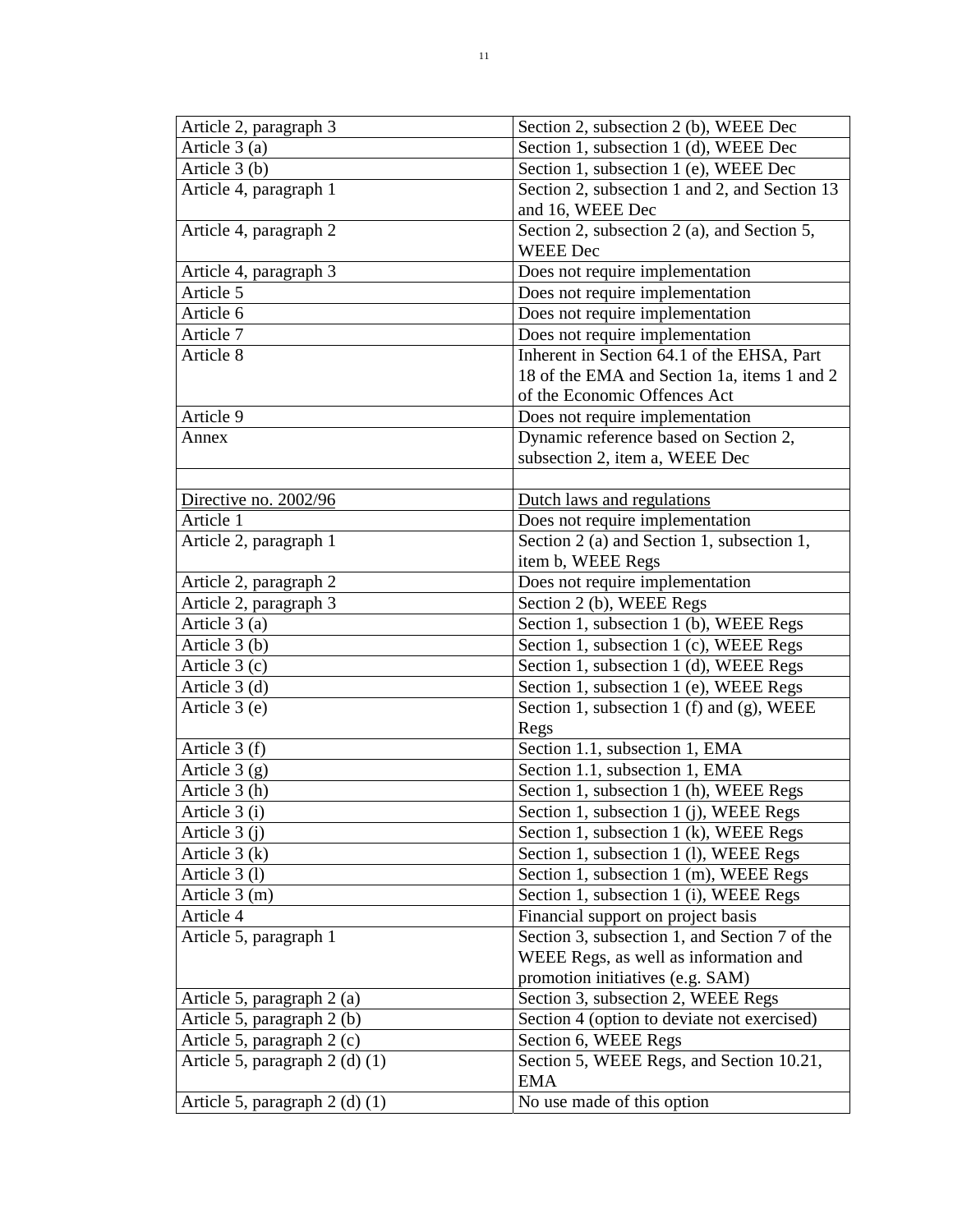| Article 5, paragraph 3                               | Section 7, WEEE Regs                                                       |
|------------------------------------------------------|----------------------------------------------------------------------------|
| Article 5, paragraph 4                               | Section 8, WEEE Regs, and Sections 8.1,                                    |
|                                                      | 10.37 and 10.1 EMA                                                         |
| Article 5, paragraph 5                               | Does not require implementation                                            |
| Article 6, paragraph 1 (1)                           | Section 8 and Section 9, subsection 1, WEEE                                |
|                                                      | Regs                                                                       |
| Article 6, paragraph 1 (2)                           | Does not require implementation                                            |
| Article 6, paragraph 1 (3)                           | No use made of this option                                                 |
| Article 6, paragraph 2 (1)                           | Section 8.1 EMA and Annex I, category 28                                   |
|                                                      | of the Establishments and Permits                                          |
|                                                      | (Environmental Management) Decree                                          |
| Article 6, paragraph 2 (2)                           | No use made of this option                                                 |
| Article 6, paragraph 3                               | Section 9, subsection 2, WEEE Regs                                         |
| Article 6, paragraph 4                               | Section 8.1, EMA and the Establishments                                    |
|                                                      | and Permits (Environmental Management)                                     |
|                                                      | Decree                                                                     |
| Article 6, paragraph 5 (1)                           | National laws and regulations not                                          |
|                                                      | counteractive                                                              |
|                                                      | Waste Shipment Directive is directly                                       |
|                                                      | effective                                                                  |
| Article 6, paragraph 5 (2)                           | Section 10, subsection 3, WEEE Regs                                        |
| Article 6, paragraph 6                               | To be realised by CCM Foundation (set up                                   |
|                                                      | by VROM)                                                                   |
| Article 7, paragraph 1, first sentence               | Inherent in decree as a whole                                              |
| Article 7, paragraph 1, second sentence              | Section 10.4 and 10.5 EMA and National                                     |
|                                                      |                                                                            |
|                                                      | Waste Management Plan                                                      |
| Article 7, paragraph 1, third sentence               | Section 10, subsection 2, WEEE Regs                                        |
| Article 7, paragraph 2                               | Article 10, paragraph 1, WEEE Regs                                         |
| Article 7, paragraph 3 (1)                           | Sections 8.14 and 10.37, EMA                                               |
| Article 7, paragraph 3 (2)                           | Does not require implementation                                            |
| Article 7, paragraph 4                               | Does not require implementation                                            |
| Article 7, paragraph 5                               | By application of financial resources                                      |
| Article 8, paragraph 1                               | Section 11, subsections 1, 2 and 3,                                        |
|                                                      | <b>WEEE Regs</b>                                                           |
| Article 8, paragraph 2 (1)                           | Section 11, subsection 1, WEEE Regs                                        |
| Article 8, paragraph 2 (2)                           | Section 11, subsections 4 and 5, WEEE Regs                                 |
| Article 8, paragraph 2 (3)                           | Section 11, subsection 6, WEEE Regs                                        |
| Article 8, paragraph 3 (1)                           | Section 11, subsection 2, WEEE Regs                                        |
| Article 8, paragraph 3 (2)                           | Section 11, subsection 7, WEEE Regs                                        |
| Article 8, paragraph 4                               | Inherent in definition of the term 'producer'                              |
|                                                      | (Section 1 (i), WEEE Regs), which covers                                   |
|                                                      | remote selling                                                             |
| Article 9, paragraph 1 (1)                           | Section 12, subsection 1, WEEE Regs                                        |
| Article 9, paragraph 1 (2)                           | Section 12, subsection 2, WEEE Regs                                        |
| Article 9, paragraph 1 (3)                           | Section 12, subsection 2 (alternative option                               |
|                                                      | exercised)                                                                 |
| Article 9, paragraph 1 (4)<br>Article 9, paragraph 2 | Section 12, subsection 2, WEEE Regs<br>Section 12, subsection 3, WEEE Regs |